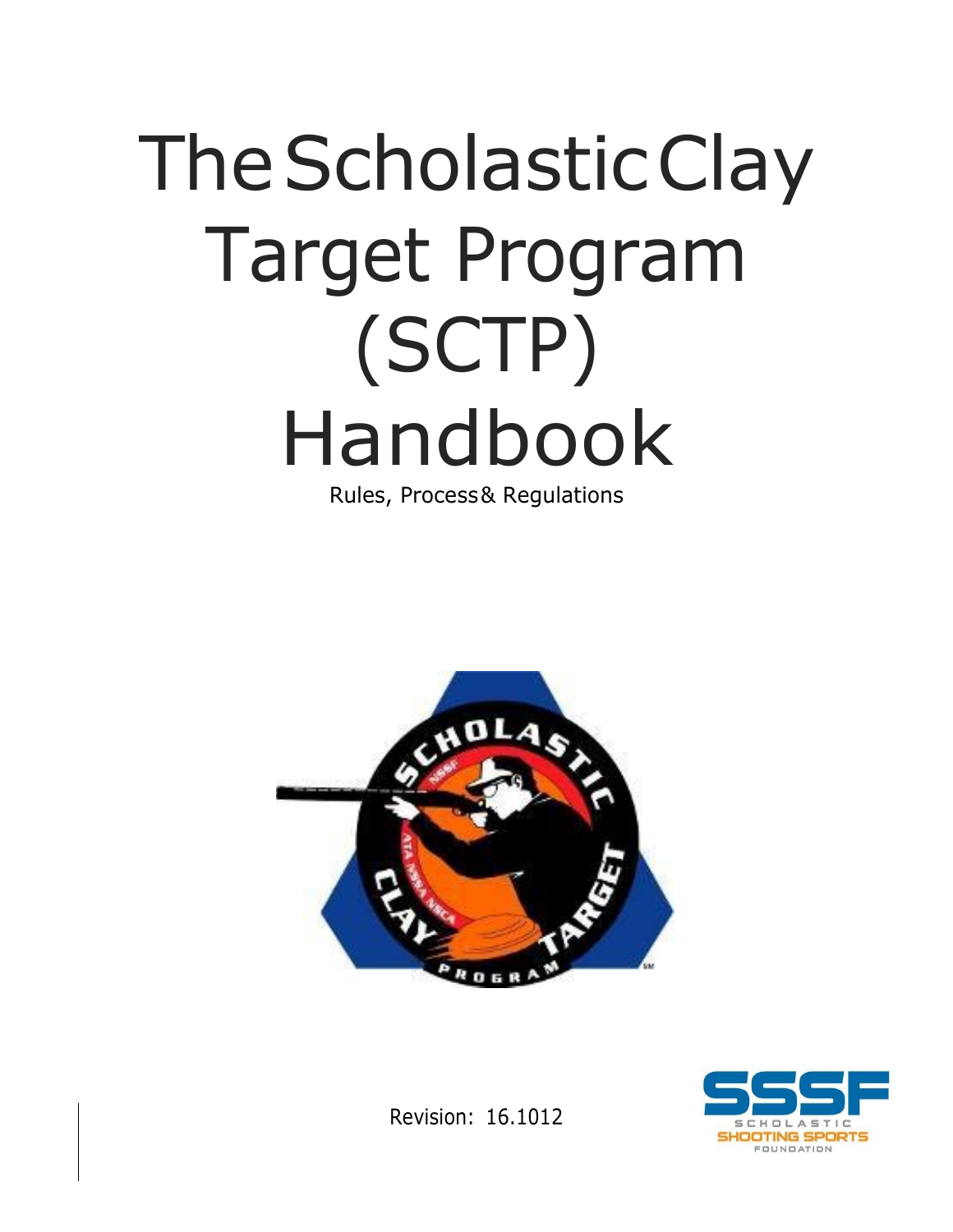# **Contents**

| 1.  |                                                                              |
|-----|------------------------------------------------------------------------------|
| 2.  |                                                                              |
| 3.  |                                                                              |
| 4.  |                                                                              |
| 5.  |                                                                              |
| 6.  | STATE ADVISOR, HEAD & ASSISTANT COACH / ADULT VOLUNTEER (REGISTRATION)  10   |
| 7.  |                                                                              |
| 8.  |                                                                              |
| 9.  |                                                                              |
| 10. |                                                                              |
| 11. |                                                                              |
| 12. | STATE CHAMPIONSHIPS (AMERICAN DISCIPLINES) - ENTRY PROCEDURES  18            |
| 13. | STATE CHAMPIONSHIPS (AMERICAN DISCIPLINES) - SCORING, SHOOT-OFFS & AWARDS 19 |
| 14. |                                                                              |
| 15. | NATIONAL CHAMPIONSHIPS (AMERICAN DISCIPLINES) - ENTRY PROCEDURES  22         |
| 16. | SCTP STATE - INTERNATIONAL TEAM CHAMPIONSHIPS (OLYMPIC DISCIPLINES) 23       |
| 17. | SCTP NATIONAL - INTERNATIONAL TEAM CHAMPIONSHIPS (OLYMPIC DISCIPLINES) 25    |
| 18. |                                                                              |
| 19. |                                                                              |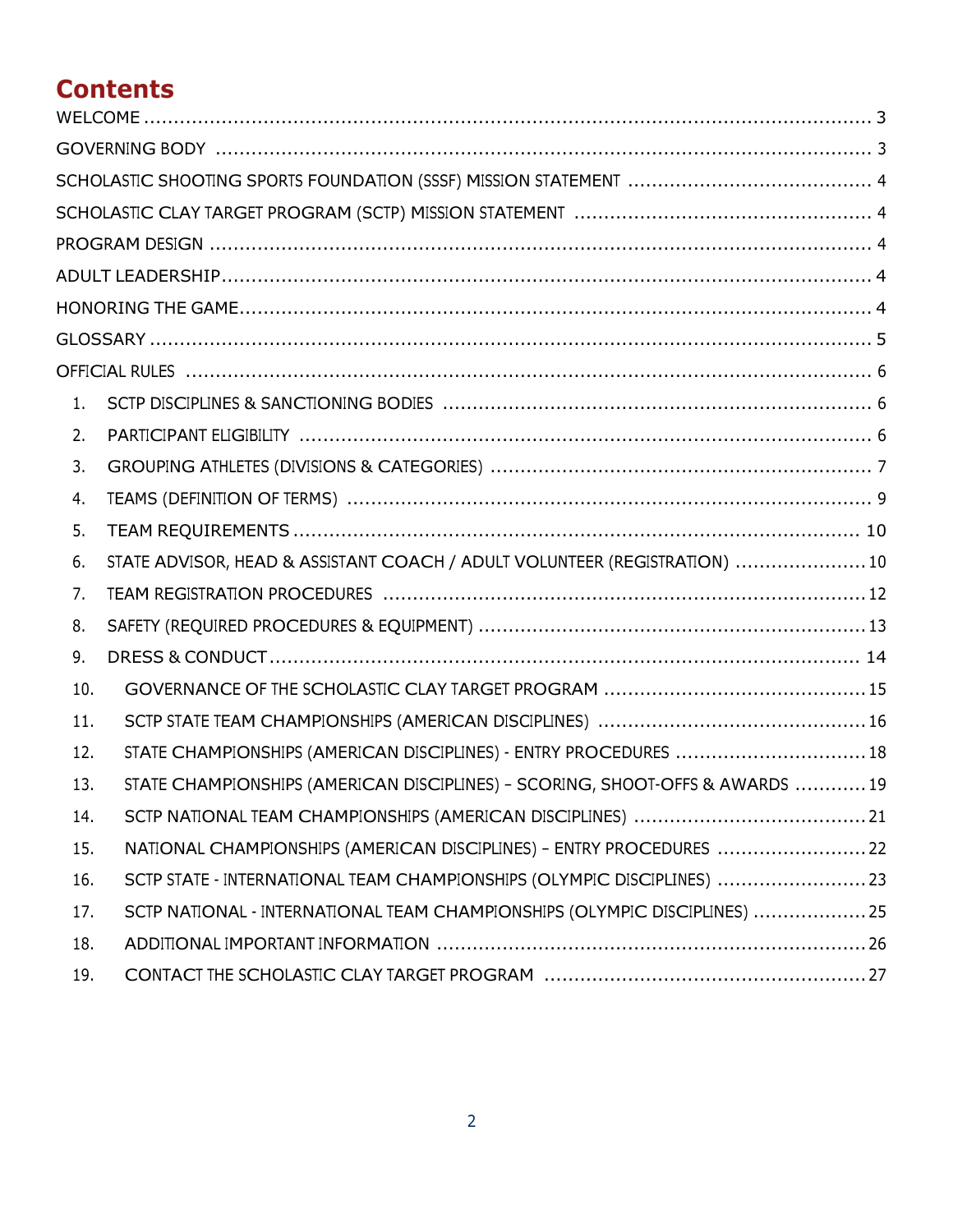# <span id="page-2-0"></span>**WELCOME**

Welcome to the Scholastic Clay Target Program!

By joining the Scholastic Clay Target Program (SCTP) you are participating in the premier Youth Clay Target Shooting Program in the country. SCTP is a Youth Development Program that teaches the safe handling of firearms while at the same time developing positive life skills through the shotgun clay target sports. SCTP is the Official Youth Development program of USA Shooting, the National Skeet Shooting Association, and the National Sporting Clay Association. SCTP enjoys a relationship with the Amateur Trapshooting Association, the National Rifle Association, and the Association of College Unions International.

The SCTP program was founded as an American Trap Program in the year 2000. Originally it was a partnership between the National Shooting Sports Foundation and the Amateur Trapshooting Association. Two years later, the National Skeet Shooting Association and the National Sporting Clay Association joined the partnership and American Skeet and Sporting Clays was added. Later, USA Shooting also became involved and the Olympic Games were added. SCTP is a national youth shotgun programwhich offers all five of the major shotgun disciplines. SCTP is also the only national youth shotgun program in which all other youth programs may join and compete in. Making SCTP the youth program thatis recognized as having the National Scholastic Championships.

SCTPisgovernedbytheScholasticShootingSportsFoundation(SSSF).TheSSSFraisesmoneyandother resources to support youth shooting programs. Midway USA contributes a great deal of financial resources to our program and to the United States Youth Shooting Movement as a whole. The shooting and hunting industry understand that today's youth are the future of our sport and we enjoy tremendous support from the hunting and shooting industry.

The backbone of the Scholastic Clay Target Program are the Parents, Adults, and Volunteers who organize and run the program on the local and state level. Any successful youth program will always have a few dedicated passionate adults working in a leadership and guidance role. The amount of time, energy, and financial resources that theses dedicated adults contribute to the program is staggering. However, when you meet the wonderful young athletes that the program produces, you will understand quickly why it is worth it and why they do what they do. The participants in the Scholastic Clay Target Program are the some of the finest young-people you would ever want to meet.

This booklet has been prepared to guide you through the SCTP shooting year from registration to the completion of the SCTP National Championships. More information is available at our website: www.sssfonline.org. Whether your child is interested in becoming a National Champion or just wants a fun and safe social activity to enjoy with his or her friends, SCTP is the program for them!

Why not get them started today?

# <span id="page-2-1"></span>**GOVERNING BODY**

Since 2008, the SCTP is governed by the Scholastic Shooting Sports Foundation (SSSF). The SSSF raises money and other resources to support youth shooting programs. Multiple shooting/hunting industry partners, charitable foundations and individual donors contribute a great deal of financial resources and other support to SSSF programs. If you would like to join the ranks of those supporting youth in the shooting sports please visit [www.sssfonline.org/donate](http://www.sssfonline.org/donate) to find out how you can help.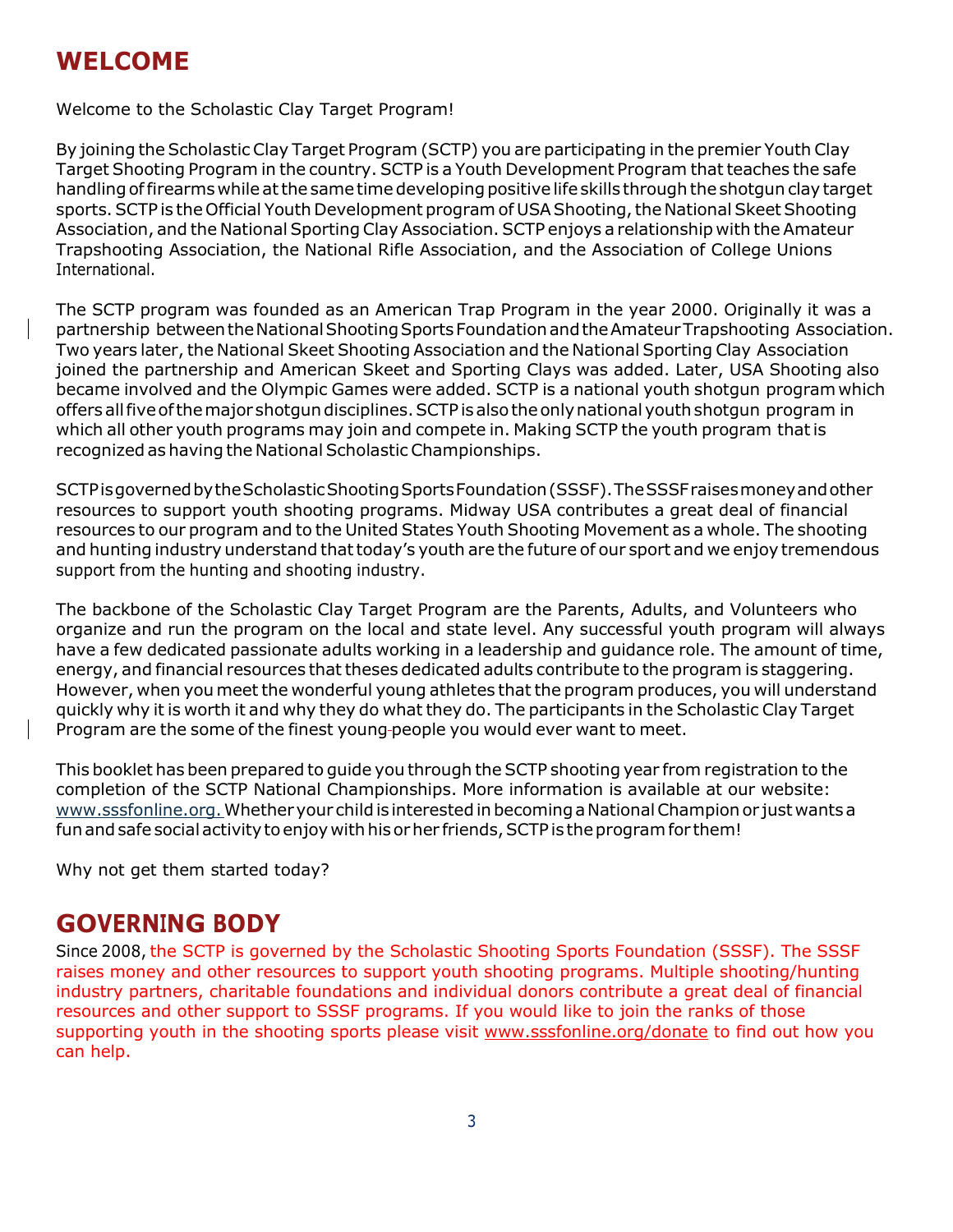# <span id="page-3-0"></span>**SCHOLASTIC SHOOTING SPORTS FOUNDATION (SSSF) MISSION STATEMENT**

The Scholastic Shooting Sports Foundation exists to raise funding and other resources for Youth Development Programs in the shooting sports industry.

# <span id="page-3-1"></span>**SCHOLASTIC CLAY TARGET PROGRAM (SCTP) MISSION STATEMENT**

SCTP is a youth development program where adult coaches and volunteers model sportsmanship, responsibility, and team work while using shooting sports programs to teach these and other positive life skills to SCTPathletes.

# <span id="page-3-2"></span>**PROGRAM DESIGN**

Youth from elementary grades through college are eligible to participate in the safe, educational and enjoyable SCTP clay target sports of American Trap, American Skeet, Sporting Clays, Olympic Trap, and Olympic Skeet. The SCTP is ideally suited to become a school sponsored Title IX Sport. There is no other sportthat offers such an absolutely "level playing field" for gender participation as the shooting sports. The SCTP is a perfect fit for youth organizations such as Boy Scouts, 4 -H, Future Farmers of America., Police Athletic League, Girl Scouts, Boys and Girls Clubs, et al. Any youth organization is welcome to participateintheSCTP.

AllSCTPactivitiesincorporatetwoindispensableelements–SAFETYANDFUN. Safetyisincorporatedinto every aspect of ALL SCTP activities. The learning environment at team practices and at competitive shoots is designed to include the element of FUN for all participants. SCTP participants learn the safe and responsible handling and use of firearms. They discover the joy of contributing to a shared team goal and the commitment that goes along with it. During this self-discovery process, team members develop proficiency in a sport that can be shared and enjoyed with family and friends for a lifetime.

# <span id="page-3-3"></span>**ADULT LEADERSHIP**

The program is led by trained and dedicated adult volunteer coaches who are committed to providing, promoting, and perpetuating opportunities for their young athletes to safely and enjoyably participate in a high-quality team-based sport. SCTP Coaches must take very seriously the responsibility of being good role models to the SCTP Athletes. As a result, SCTP coaches do not charge fees for coaching within the organization.

# <span id="page-3-4"></span>**HONORING THE GAME**

Competition is clearly a part of the SCTP, an indispensable part; but it is not the underlying principle. The "win -at-all-cost"philosophyhasnoplace intheSCTP. Striving to win while playing by the rulesdoes. Honoring the game, exhibiting good sportsmanship, and being a responsible Team Member, are the bedrock values the SCTP strives to instill. It is the DUTY of everyone involved in the SCTP - Coaches, Parents, and Athletes - to set good examples for SCTP Team Members. Volunteers are expected to emulate and uphold high moral and ethical standards of personal conduct.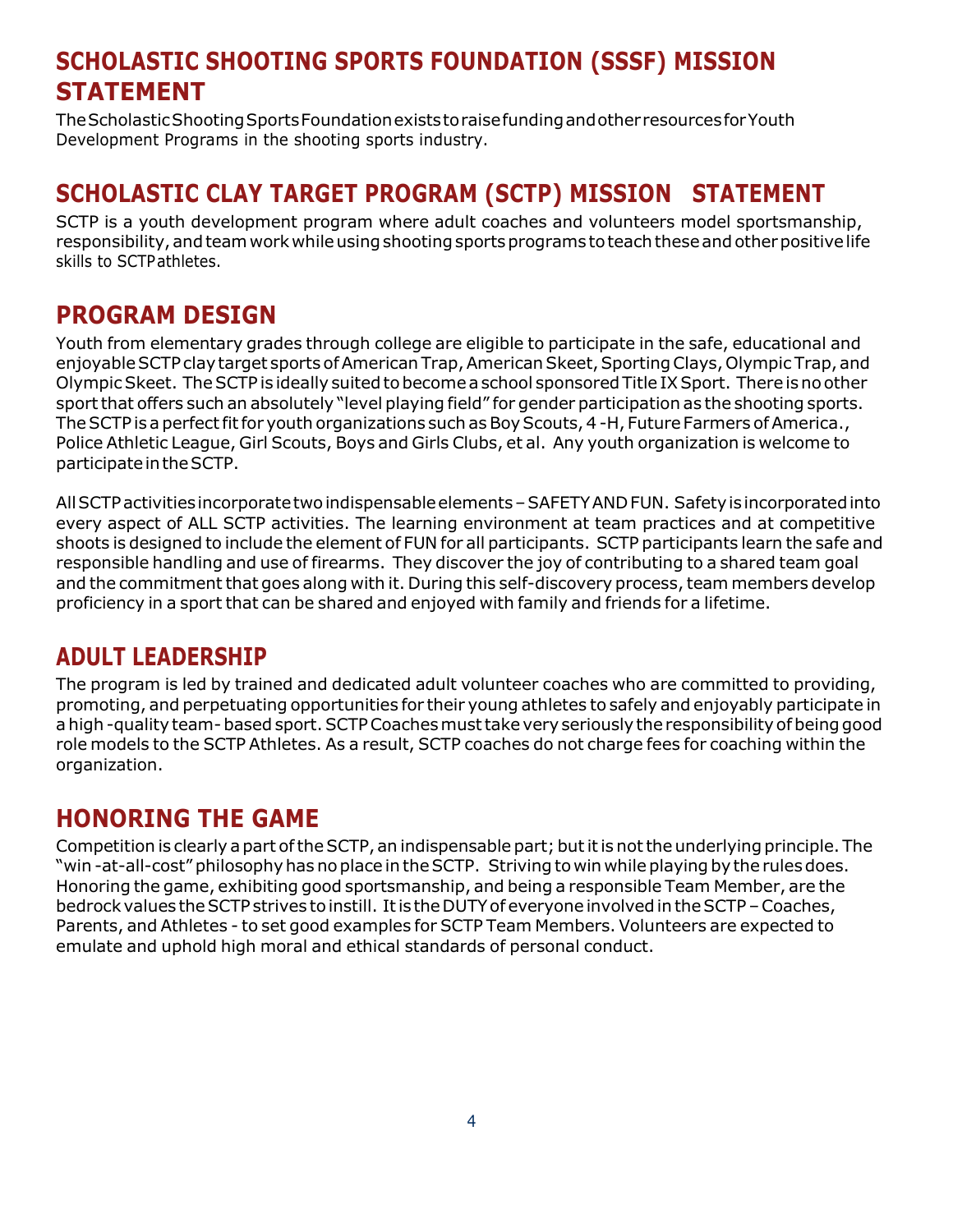# <span id="page-4-0"></span>**GLOSSARY**

| SSSF:<br>NSSF:<br>SCTP:<br>ACUI:<br><b>SCTP Team:</b>                                                                                            | SCHOLASTIC SHOOTING SPORTS FOUNDATION<br>NATIONAL SHOOTING SPORTS FOUNDATION<br>SCHOLASTIC CLAY TARGET PROGRAM<br>ASSOCIATION OF COLLEGE UNIONS INTERNATIONALS<br>ALL Athletes, Head Coaches, Assistant Coaches, and Adult<br>Volunteers registered under the same Head Coach at a<br>"Home" Gun Club or Shooting Facility in one or more disciplines. |                                                                                                                                                                                                                                                                                                                                                  |  |
|--------------------------------------------------------------------------------------------------------------------------------------------------|--------------------------------------------------------------------------------------------------------------------------------------------------------------------------------------------------------------------------------------------------------------------------------------------------------------------------------------------------------|--------------------------------------------------------------------------------------------------------------------------------------------------------------------------------------------------------------------------------------------------------------------------------------------------------------------------------------------------|--|
| <b>SCTP Squad:</b>                                                                                                                               |                                                                                                                                                                                                                                                                                                                                                        | The SCTP competitive unit. The SCTP competitive unit for 12th<br>grade & below consists of five (5) Athletes for Trap and three (3)<br>Athletes for Skeet, Sporting Clays, Olympic Skeet, and Olympic<br>Trap. For college teams, Team scoring will be utilized with the<br>top 5 athletes for all disciplines except International disciplines. |  |
| SCTP American Style Disciplines: Sporting Clays, Skeet, Trap<br><b>SCTP Olympic Style Disciplines:</b><br>SCTP American Style Categories: Rookie | Olympic Skeet, Olympic Trap, Olympic Doubles Trap<br>Intermediate Level: Entry Level and Advanced<br>Senior Level: Junior Varsity and Varsity<br>College: Division I, II and III                                                                                                                                                                       |                                                                                                                                                                                                                                                                                                                                                  |  |
| <b>SCTP Olympic Style Categories:</b><br>NGB:<br>NGB #:                                                                                          | All athletes compete at the division level, no categories.<br>National Governing Body<br>Membership ID $#$ assigned to the participant by the NGB                                                                                                                                                                                                      |                                                                                                                                                                                                                                                                                                                                                  |  |
| <b>National Governing Bodies:</b>                                                                                                                | Sporting Clays:<br>American Skeet:<br>American Trap:<br><b>Olympic Games:</b>                                                                                                                                                                                                                                                                          | NSCA - National Sporting Clays Association<br>NSSA - National Skeet Shooting Association<br>ATA - Amateur Trapshooting Association<br><b>USAS-USA Shooting</b>                                                                                                                                                                                   |  |
| Registered Target:                                                                                                                               | Targets shot at an event sanctioned by the NGB for the<br>discipline                                                                                                                                                                                                                                                                                   |                                                                                                                                                                                                                                                                                                                                                  |  |
| Head Coach:                                                                                                                                      | The Team Head Coach serving as the primary point of contact<br>responsible for communication between SCTP National<br>Administrative Office and everyone involved with the team and<br>the individual.                                                                                                                                                 |                                                                                                                                                                                                                                                                                                                                                  |  |
| Mixed Squad:                                                                                                                                     | not be of multiple classifications.                                                                                                                                                                                                                                                                                                                    | A squad of athletes that are of multiple teams and may or may                                                                                                                                                                                                                                                                                    |  |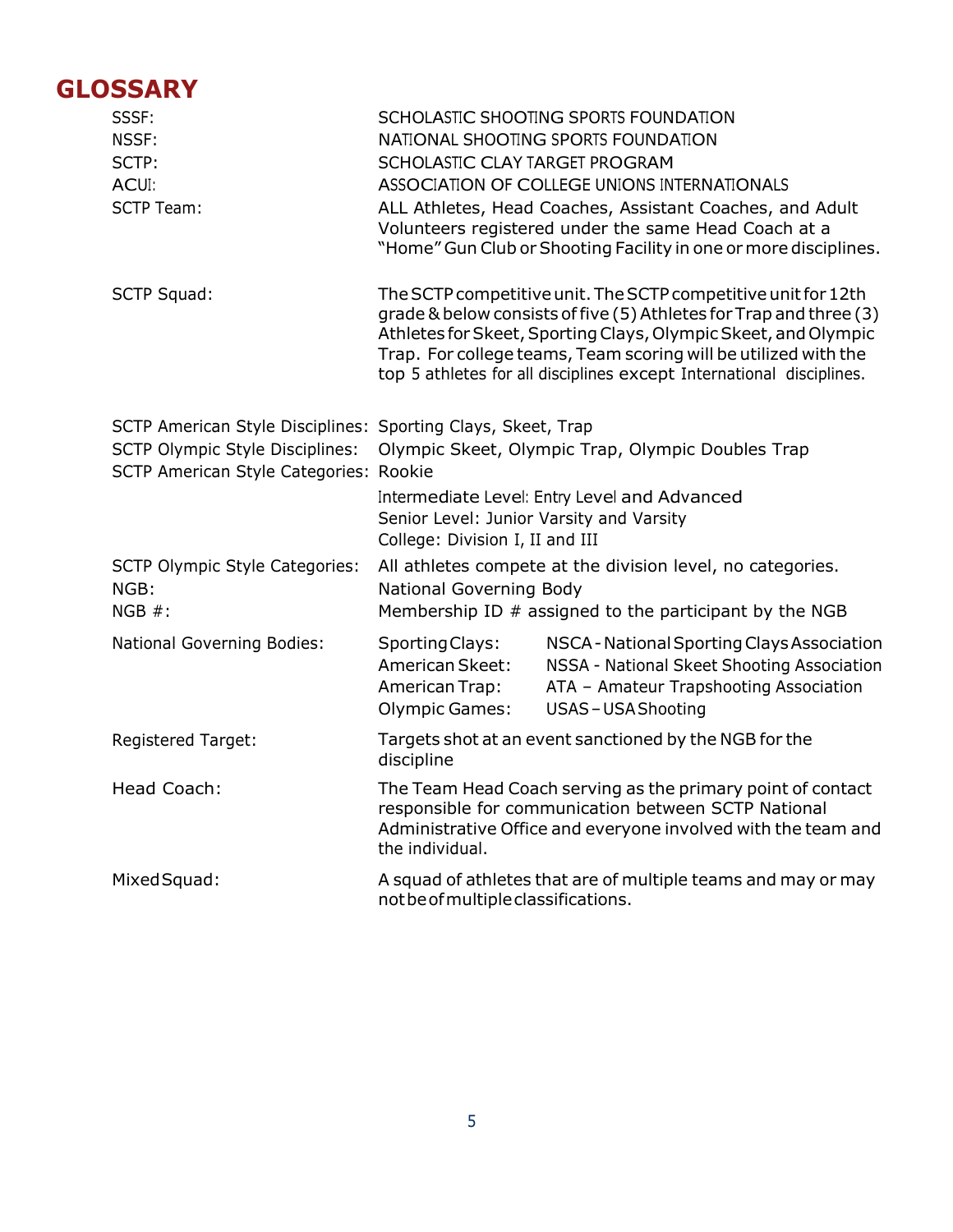# <span id="page-5-0"></span>**OFFICIAL RULES**

These rules are set forth to ensure the safe and equitable treatment of all SCTP participants. Their enjoyment and safety is our reward. Rules that have been updated within the current shooting year are in red.

## <span id="page-5-1"></span>1. SCTP DISCIPLINES & SANCTIONING BODIES

#### **A. Disciplines**

The Scholastic Clay Target Program offers opportunities for teams to participate in the disciplines ofTrap,Skeet,SportingClays,OlympicSkeet,OlympicTrap,andOlympicDoubles.

#### **B. Sanctioning Body**

The Scholastic Shooting Sports Foundation (SSSF) (www.sssfonline.org) is the sanctioning body for the Scholastic Clay Target Program (SCTP). The SSSF's National Program Staff are responsible for the management of the SCTP.

#### **C. SCTP Partners**

National Governing Bodies for clay target sports. The SCTP has partnered with four National Governing Bodies (NGB) sanctioning clay target sports in the United States. All SCTP competitive events, including the SCTP State and National Team Championships, will be conducted in accordance with the rules for each of the clay target disciplines as set forth by the appropriate National Governing Body (NGB). See NGB's listed below:

| 1. American Skeet      | National Skeet Shooting Association |            | NSSA www.nssa-nsca.org   |
|------------------------|-------------------------------------|------------|--------------------------|
| 2. Sporting Clays      | National Sporting Clays Association |            | NSCA www.nssa-nsca.org   |
| 3. American Trap       | Amateur Trapshooting Association    | ATA        | www.shootata.com         |
| 4. Olympic Disciplines | <b>USA Shooting</b>                 |            | USAS www.usashooting.org |
| 5. College Divisions   | Association of College Unions       | ACUI       | www.acui.org             |
| 6. Coaching Schools    | <b>National Rifle Association</b>   | <b>NRA</b> | www.nra.org              |

Rulebooks for each sport are available directly from the appropriate NGB. Contact an NGB by going to its respective website.

# <span id="page-5-2"></span>2. PARTICIPANT ELIGIBILITY

#### **A. Student Status & Age**

All school-age boys and girls in grades 12 and under with the physical, mental and emotional maturity to participate in a team sport are eligible to participate in the SCTP. There is also an SCTP College Division for college aged participants. Participants must be bona fide students enrolled in an accredited school, home-schooled program, college or university to include 2-year colleges. The athlete must be deemed academically eligible to participate in school-sponsored sports programs.

The SCTP primary and secondary school program eligibility ends with graduation from high school, oronceastudent reacheshis/her20thbirthday,whichevercomesfirst. TheSSSFNational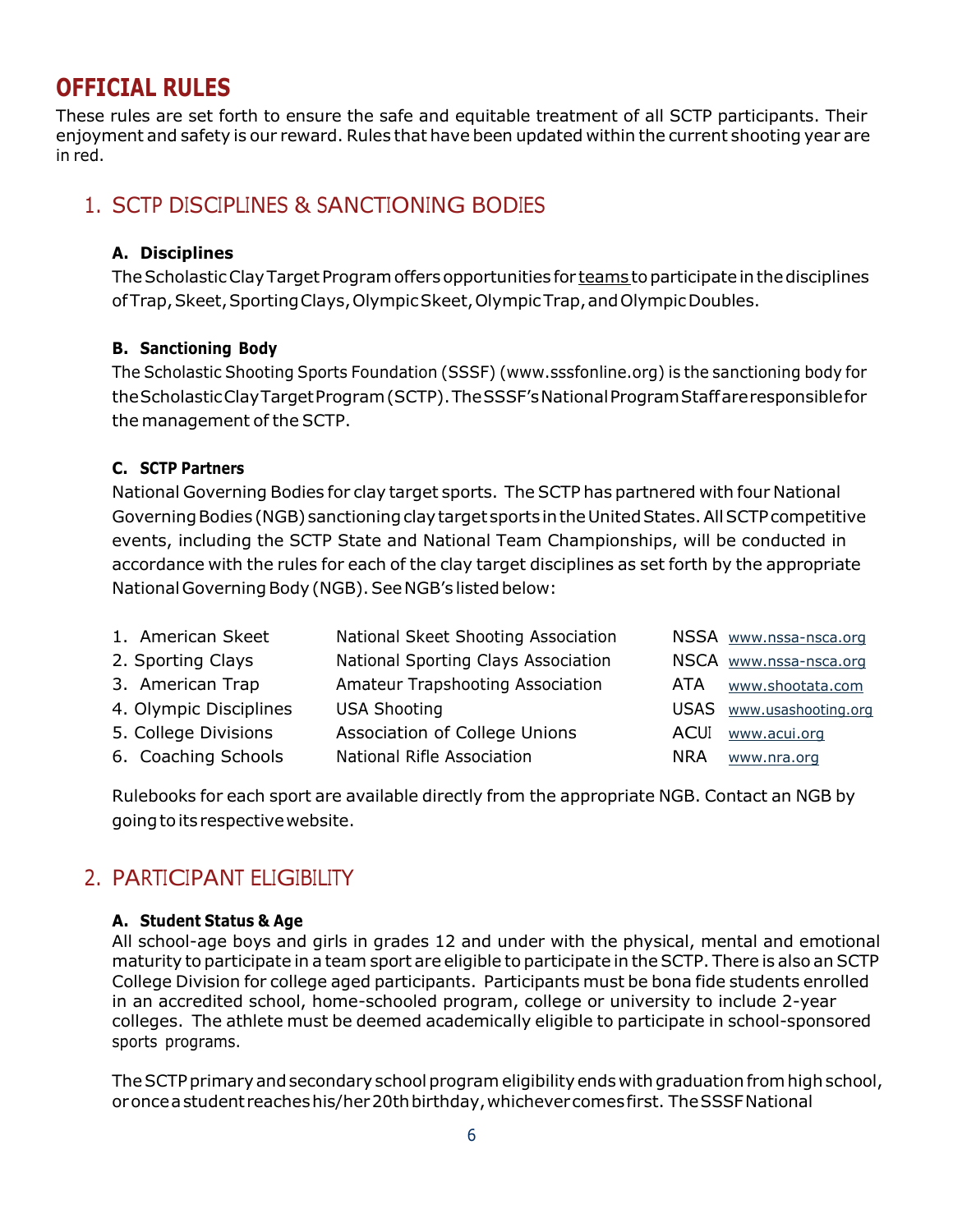Program Staff has the option to grant a variance for age in view of special circumstances. High school graduates with graduation dates during the current SCTP target year are allowed to finish out that target year. College eligibility is determined by the Association of College Unions International (ACUI) and that information can be found at [www.acui.org.](http://www.acui.org/)

Some states have a minimum legal age requirement for handling and using firearms - check your state laws!

#### **B. Academic Eligibility**

Team members must make satisfactory academic progress and be deemed eligible by school officials of their home school for participation in the school's extra-curricular activities including school sports teams.

#### **C. Conduct**

All individuals registered with the SCTP (Athletes, Head Coaches, and Assistant Coaches/Adult Volunteers) and those associated with the SCTP (Parents and family members, et al.), must comply with the conduct requirements stated in the sportsmanship contract.

IMPORTANT! PLEASE NOTE: Breaches of the spirit as well as the letter of SCTP rules including stipulations in the sportsmanship contract will be grounds for suspension or expulsion from the program. Infractions of a National Governing Body's rules will be considered the same as an infraction of SCTP rules. Any sanctions imposed by an NGB or the State and Local SCTP Program will be recognized and enforced by the SCTP National program staff, provided the proper documentation supporting the suspension or expulsion has been forwarded to the national office.

# <span id="page-6-0"></span>3. GROUPING ATHLETES (DIVISIONS & CATEGORIES)

#### **A. Divisions**

In the American Discipline, there are four competitive Divisions (Olympic disciplines have four divisions, see Section 16). These divisions, determined by school grade level, are designed to allow participants to compete on a level playing field. Grade level in school, not age, is the criterion used to populate the divisions.

All participants in the SCTP must be registered on a specific team for each discipline. Teams may be composed of members from neighborhoods, houses of worship, gun clubs, and youth groups such as 4-H Clubs, Boy Scout Troops, FFA Chapters, J.R.O.T.C. Programs, Venturing Crews, Girl Scouts, Police Athletic Leagues, American Legion Posts and V.F.W. Posts, to name but a few.

Students attending a school / school district sponsoring an SCTP team are expected to shoot for their school or school district. Some special circumstances may prevent this from happening, for example, a school district may only allow high school aged athletes to participate. Intermediate and below levels would then be allowed to compete on the next closest SCTP team that would accept them.

IMPORTANT! PLEASE NOTE: State programs may impose more stringent rules on team composition. Please contact your State Advisor for details pertaining to your State's SCTP guidelines.

#### **SCTP DIVISIONS (American Disciplines)**

| 1. ROOKIE DIVISION       | Grade 5 and Under                                   |
|--------------------------|-----------------------------------------------------|
| 2. INTERMEDIATE DIVISION | Grades $6 - 8$                                      |
| 3. SENIOR DIVISION       | Grades $9 - 12$                                     |
| 4. COLLEGE DIVISION      | Full Time Collegiate Undergraduate; Div. I, II, III |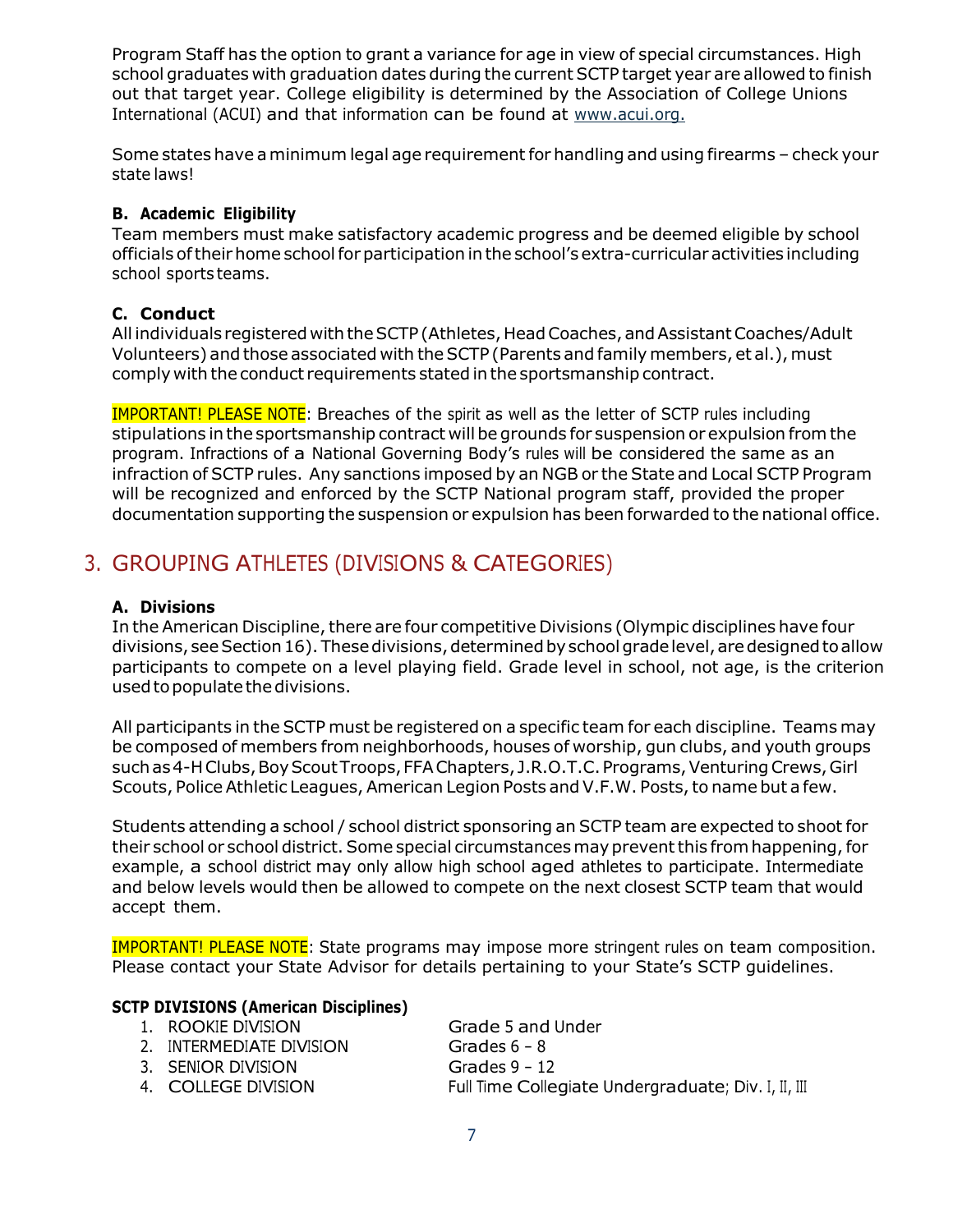#### **B. Categories**

In order to level the playing field even more, novice athletes compete in a separate competitive grouping or category from the more experienced athletes. Coaches, please remember, it is your responsibility to ensure that your athletes are classified correctly! Please verify all squading rosters at each event you attend. Incorrectly classified athletes will result in re-classification of that squad to the "Open Division" if applicable, or, in the case that "Open Division" does not exist, the disqualification ofthat squad.

#### **SCTP CATEGORIES (American Disciplines)**

1. ROOKIE DIVISION No categories in rookie division.

- 2. INTERMEDIATE DIVISION
	- ENTRYLEVEL 1styearofparticipationintheintermediatedivision.
	- ADVANCED LEVEL After1yearofparticipationintheintermediatedivision.
- 3. SENIOR DIVISION
	- JUNIOR VARSITY 1st year of participation in the senior division.
	- VARSITY After1yearofparticipationintheseniordivision.
- 4. COLLEGE DIVISION
	- DIVISION I Schools with 21 or more athletes participating in the event.
	- DIVISION II Schools with 11-20 athletes participating in the event.
	- DIVISION III New schools or schools with 10 or less athletes participating in in the event.
- 5. OPEN DIVISION
	- Competitivesquadofathletesfromasingleteamwithmultipleclassifications.This division does not include college athletes.

## **C. High School Division (concurrent)**

All athletes whose scores will be counted for this division must be from the same High School, 9th – 12th grades only. **NO** Intermediate "bump ups" are allowed to compete in the High School Division. Aletter from the High School or an athlete transcript may be required as proof for this division.

## **D. Scoring**

Squad scoring (the scores compiled from the athletes on the same squad) will be used for all contests atthe state and national levels with the exception of the high school and college awards where "team" scoring (the scores compiled from the Top 5 (Trap), Top 3 (Skeet and Sporting Clays) will be utilized. Any exceptions to this rule must be pre-approved by a Director of Development or the National Director.

## **E. Category Classification Rules**

- 1. Athletes in the highest category in any SCTP discipline will be classified automatically in that same category in all disciplines for which they are registered. For example, an Athlete in the Intermediate Advanced or Senior Varsity Category in Skeet will be in that category forTrapandSportingClays.
- 2. First-year Athletes in the Intermediate Division will have one year to be classified in the Entry Level Category. After one year in the Entry Level Category, Intermediate Division Athletes will be classified in the Advanced Category.
- 3. First-year Athletes in theSenior Division will have one year to be classified in the Junior VarsityCategory. Afteroneyear intheJuniorVarsityCategory,SeniorDivisionAthleteswill be classified in the Varsity Category.
- 4. The purpose/intent of the open class is to allow coaches to bring athletes to a tournament and compete as a group of athletes that normally would not be allowed to. Coaches are expected to fill all divisional competitive squads first, then populate the remaining athletes inopendivisionsquads.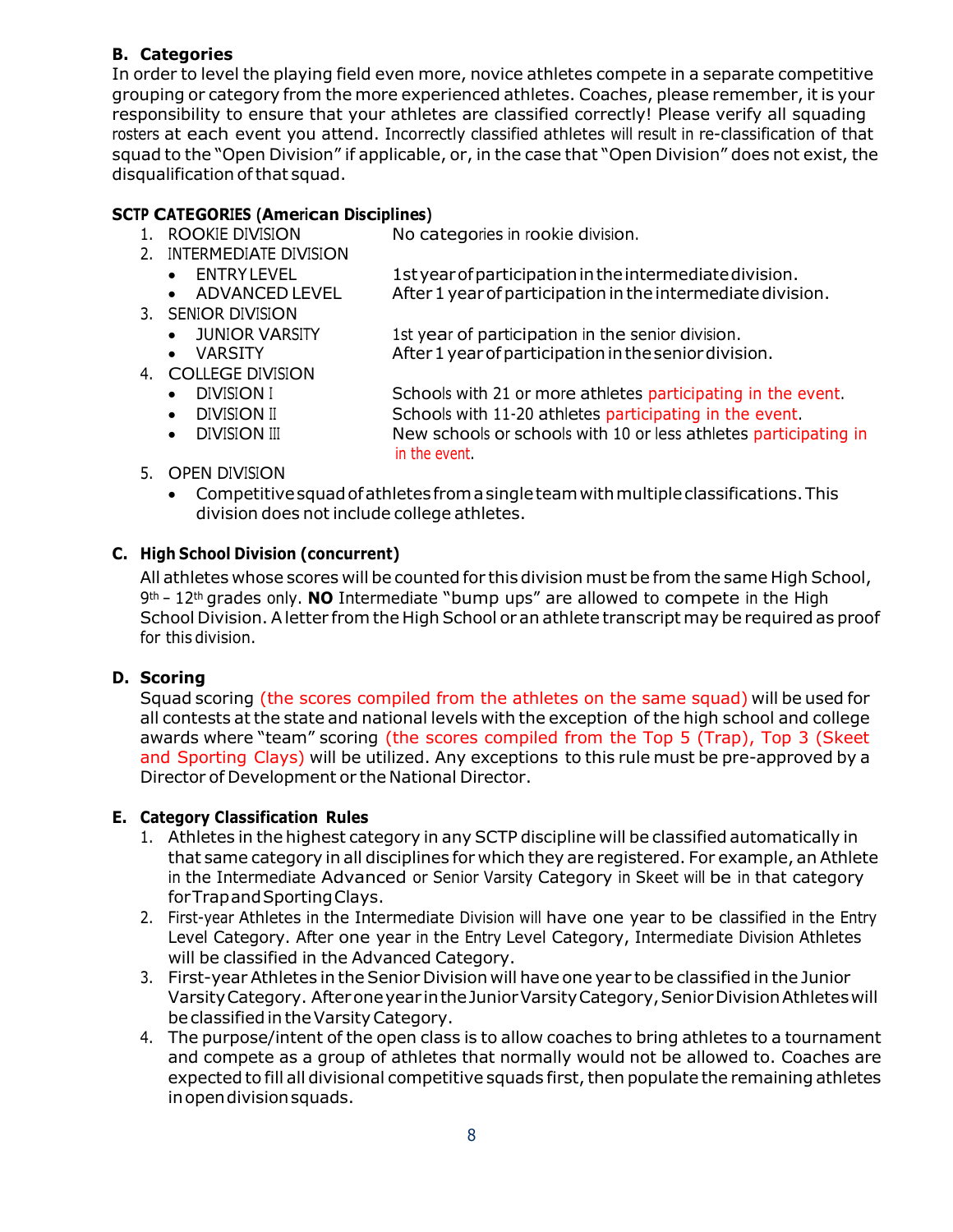# <span id="page-8-0"></span>4. TEAMS (DEFINITION OF TERMS)

#### **A. Team Focus**

The SCTP is a team-based Youth Development Program. The intent of the SCTP is to provide participants with the opportunity to be a member of a team. A team is composed of a group of individuals who are committed to a common goal and who work together regularly to achieve that goal. Ultimately, to achieve this unity of purpose, team members should spend quality time together in activities other than just shooting. Team Members are required to practice on a regular basis with their team (See Section 5-B, Required Practices) and are expected to participate in team fundraising efforts and community service projects.

#### **B. Definition of an SCTP Team**

An SCTP Team is defined as one or more individual Athletes registered by and guided by a Head Coach. There is no upper limit to the number of Athletes on a team and a team may compete in one or all of the disciplines. This includes both the American Style and Olympic Style events.

#### **C. Distinction between Team & Squad**

A "team" is the entire group of Athletes registered under a Head Coach. Each team is assigned a Team ID Number. A "squad" is the competitive unit for every SCTP competition.

#### **D. Competitive Squad**

A SCTP Squad that meets the Division and Category criteria is considered a valid competitive squad and is eligible to enter and compete at the SCTP State and National Team Championships. A valid Competitive Squad for the disciplines of American Trap consists of a maximum of five (5) Athletes. Avalid competitive squad for the disciplines of American Skeet, Sporting Clays, Olympic Trap, Olympic SkeetandOlympicDoublesTrapconsistsof a maximum of three (3)Athletes.

There is NO LIMIT to the number of individuals that can be registered on a Team; thus, no limit to the number of Squads per Team. Several Squads on a single team may be entered in the same competition.

#### **E. Irrevocable Decision**

An athlete will only be allowed to compete on 1 SCTP Team for any/all disciplines. An athlete will not be allowed to shoot one discipline for team A, and shoot a different discipline for team B. Only exception is for College athletes coming home and shooting the "College Division" for their original team. Any athletes that have been allowed to do this in the past will be grandfathered in for the 2014 SCTP shooting season only. Beginning with the 2015 SCTP shooting season, athletes will ONLY be allowed to compete on one (1) team with the exception of the college division as stated above.

#### **F. "Cherry Picking"**

"Cherry Picking" individuals to form either a local team or a "StateAll-Starteam"isstrictly prohibited. "Cherry Picking" is putting together a group of "hot shots", "all-stars" or a "paper team" to compete at SCTP State or National Team Championships. Thispracticerunscounter to the letter and the spirit of the SCTP and is expressly prohibited.

Athletes and/or Coaches violating this rule will be suspended and may be removed from the program.

Team Members must attend a minimum of six (6) team practice sessions in order to be eligible to shoot in a SCTP State or National Championship event representing that team. Coaches are not allowed to charge a coaching fee for these 6 team practice sessions. In the event an athlete lives more than 50 miles away from the local shooting range, verification of eligible practices may be required. Competition Shoots are not to be counted as practice sessions.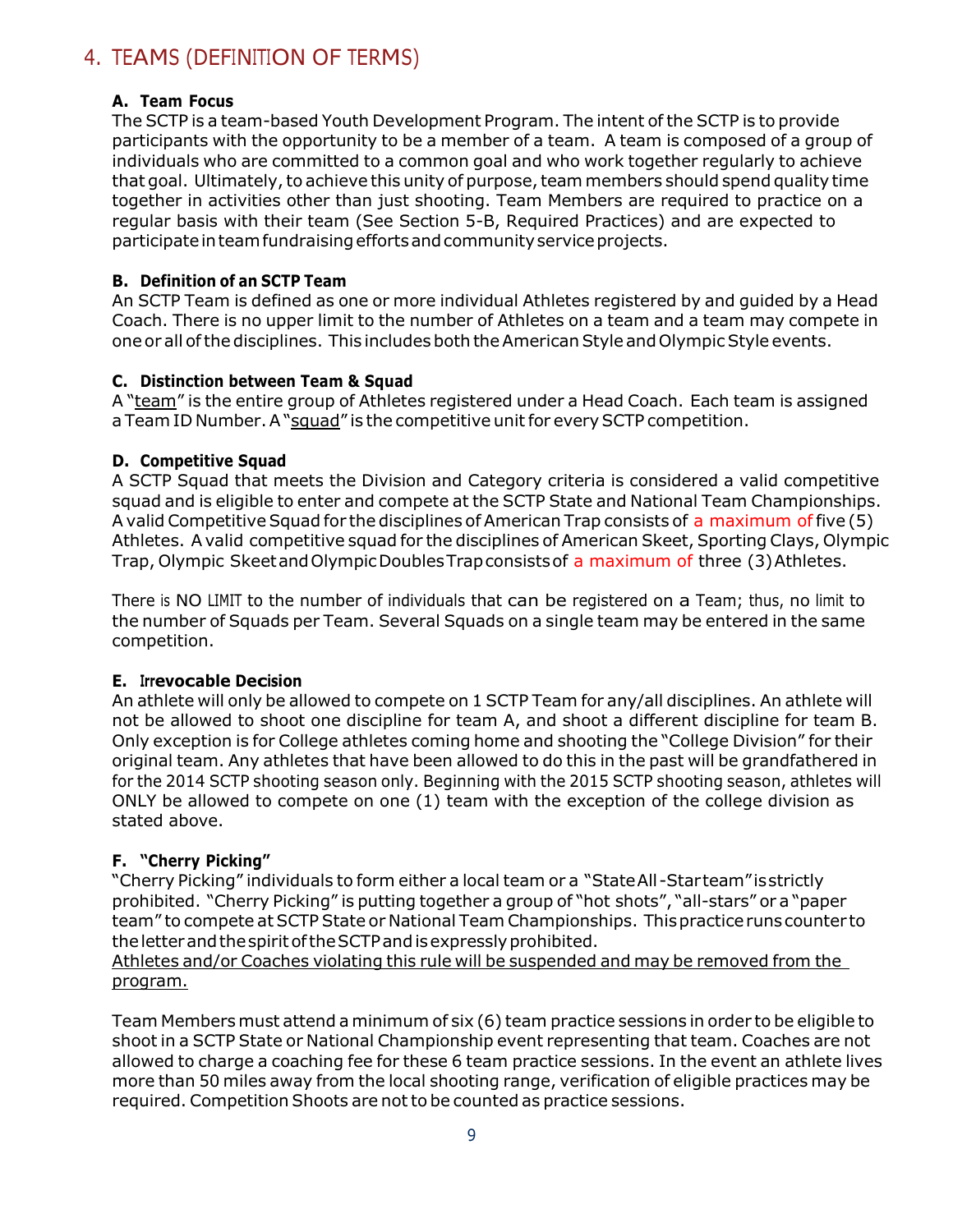#### **G. AthleteEligibility for SCTP Competitions**

Many SCTP State Championships and all SCTP National Championships are conducted in the summer after the traditional school year has ended. For purposes of determining an Athlete's eligibility for the SCTP season, the grade level he or she entered in the Fall School Semester is the one that will be used for assignment to a SCTP Division.

Home-schooledstudents competeintheDivisioncommensuratewiththeirFallSchoolSemester grade level. Home school athletes should participate with the closest club team just as if they were attending that high school. If the home school athlete is to be eligible for the high school award a letter must but provided by that local high school. High school graduates who were members of an officially recognized SCTP Team during the School Year are eligible to compete for the remainder of the shooting year.

## <span id="page-9-0"></span>5. TEAM REQUIREMENTS

#### **A. Head Coach**

Every Team must have a Head Coach who is 21 years of age or older, with the exception of a college team where the coach must be 18 or older. The first and foremost responsibility of the HeadCoach is toENSURE THESAFETY ofall participants. HeadCoaches MUST emphasize the safe handling and use of firearms in every facet of the Scholastic Clay Target Program and must be willing to conduct the "Required Practices" as stipulated below in Section 5-B.

IMPORTANT! PLEASE NOTE: For all SCTP events (practices, matches, etc.), Team Members must be under the supervision of the Team's Head Coach. In the event the Head Coach cannot be present, he/she must designate an Assistant Coach/Adult Volunteer who is registered with the National Organization and covered by SSSF Insurance. Violation of this rule voids the Volunteer Liability Insurance Policy coverage, disqualifies the Team from entering an event, and may result in the removal of the Head Coach from the SCTP.

#### **B. Required Practices**

Coaches must conduct a minimum of six (6) team practice sessions.

Team Members must attend a minimum of six (6) team practice sessions in order to be eligible to shoot in a SCTP State or National Championship event representing that team. Coaches are not allowed to charge a coaching fee for these 6 team practice sessions. In the event an athlete lives more than 50 miles away from the local shooting range, verification of eligible practices may be required. Competition Shoots are not to be counted as practice sessions.

#### **C. Team Funding**

A Team is responsible for its own funding, including practice, travel, and shoot fees.

# <span id="page-9-1"></span>6. STATE ADVISOR, HEAD & ASSISTANT COACH / ADULT VOLUNTEER (REGISTRATION)

#### **A. StateAdvisor(Mustbe21 yearsofageorolder)**

A State Advisor's involvement in the SCTP shall be strictly as a volunteer interested in promoting SCTP activities within the Advisor's state and whose service is solely at the discretion and approval of the SCTP National Office. The advisor is expected to act in the best interest of the teams, athletes, and coaches of that State. Allegations and complaints about a state advisor will be takenveryseriouslyandmayresultinimmediateremovalfromthatposition.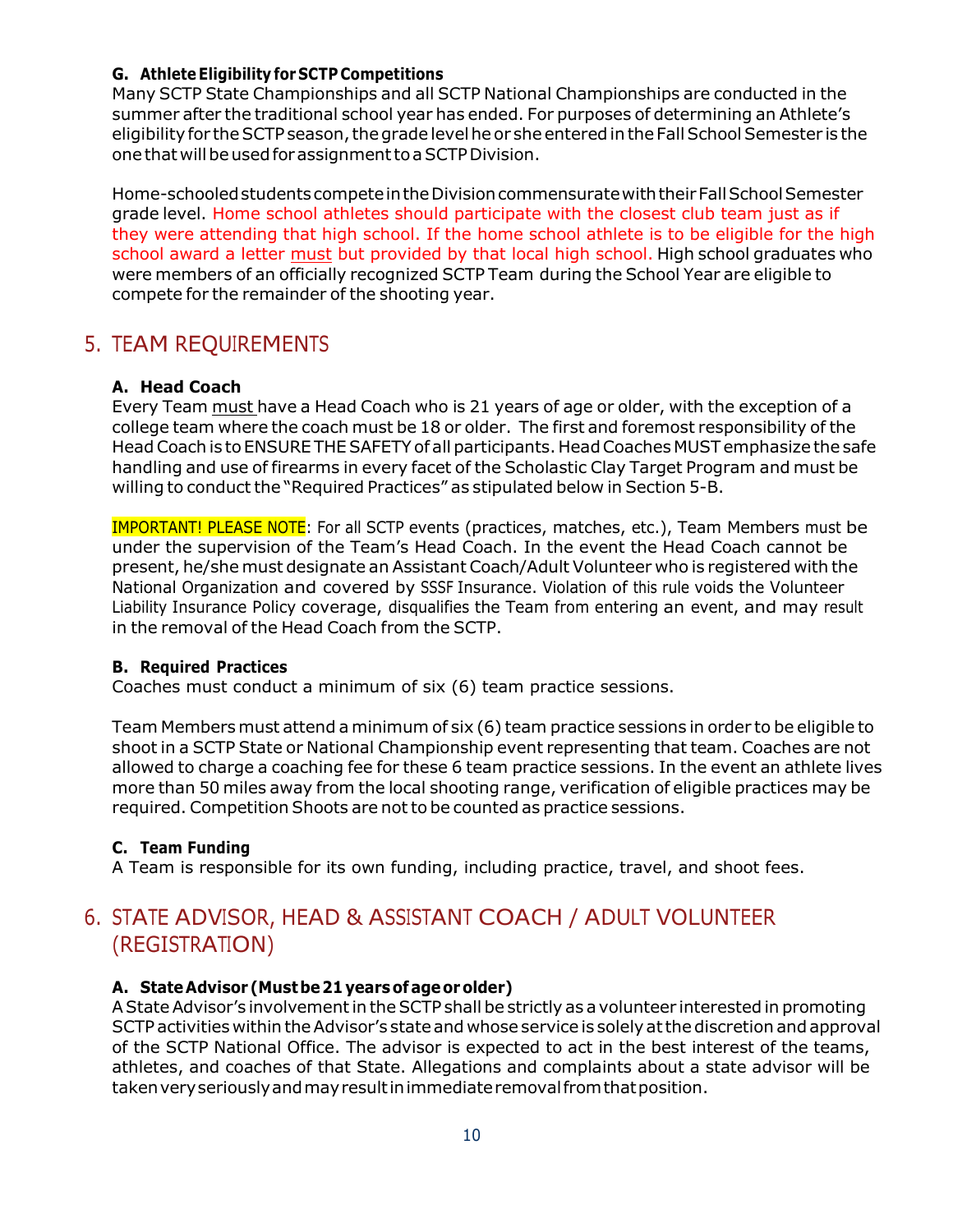#### **B. Coach / Adult Volunteer Registration Required**

TheHeadCoachandallAssistantCoaches/AdultVolunteersMUSTregisterwiththeSSSFon-line. An Assistant Coach/Adult Volunteer is any adult working with one or more SCTP Athletes where they have direct control of the Athlete $(s)$ .

IMPORTANT! PLEASE NOTE: Returning SCTP State Advisors, Head Coaches, Assistant Coaches, and Adult Volunteers who were registered with the SCTP during the SCTP season and have a User ID and Password, go directly to Section 6-F, below.

#### **C. Head Coach Registration**

12th Grade & under Teams: Must be 21 years of age or older.

Collegiate Teams: May be 18 years of age or older.

SCTP Head Coaches are required to complete this three-step registration procedure before starting the Team Registration process:

- Register in the SSSF SHOT System
- The registration procedure includes three elements:
	- o CoachRegistrationForm
	- o Background Check
	- $\circ$  "Double-Goal" Coaching Course please acquire within 12 months. Not needed if another form of Coaching Credentials has been obtained and approved by the SCTP National Program Staff.

Make sure you keep copies of all forms for your records. Once you complete all registration steps, you will receive by e-mail a Coach User ID Number with Password.

Each State Advisor and Head Coach will have his/her contact information posted on the SCTP Website (www.sssfonline.org) for prospective participants looking to join a SCTP Team in their area or for other Teams looking for Team competition. Listings will be by state and will include name, e-mail address, telephone number, discipline(s) and city/town.

#### **D. Assistant Coach / Adult Volunteer Registration**

Must be 18 years of age or older.

SCTPAssistantCoaches/AdultVolunteersarerequiredtocompletethisregistrationprocessbefore working with athletes.

IMPORTANT! PLEASE NOTE: Your Head Coach must already be registered and created a Team on-linebeforeAssistantCoaches/AdultVolunteerscanbegintheiron-lineregistration.

- Register in the SSSF SHOT System
- The registration procedure includes three elements:
	- o CoachRegistrationForm
	- o Background Check
	- $\circ$  "Double-Goal" Coaching Course please acquire within 12 months. Not needed if another form of Coaching Credentials has been obtained and approved by the SCTP National Program Staff.

You will be prompted - step-by-step - to provide the necessary information. Make sure you keep copies of all forms for your records.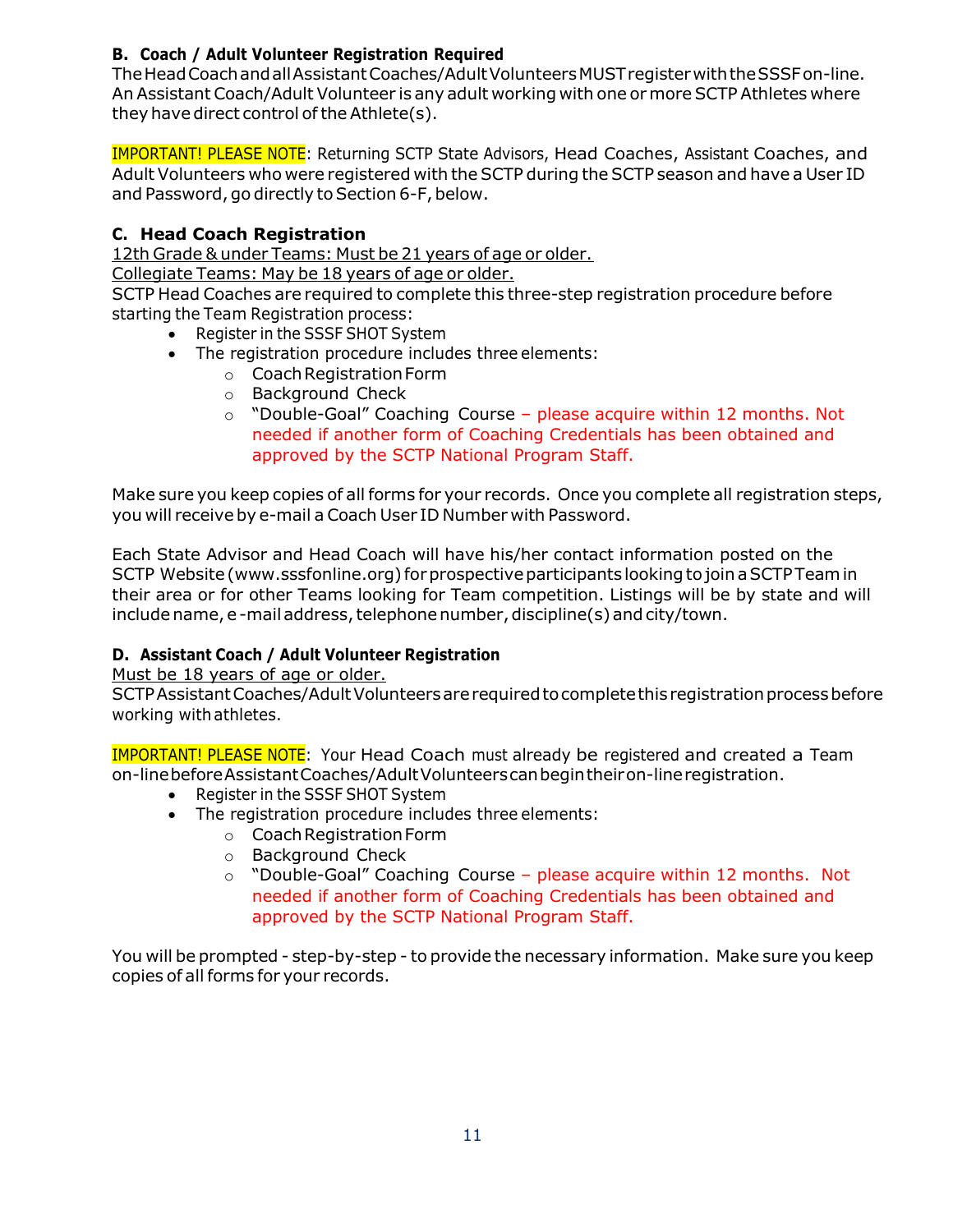#### **E. Accepted Coach Credentials**

A qualified coach must be on the field at all times when an SCTP Team is practicing or competing. Credentials from the following certificated coach training programs are accepted:

- NRA/USAS/CMP Level 1Shotgun Coach Certification
- NSCA Level 1 (or higher) Instructor Certification
- NSSA Level 1 (or higher) Instructor Certification
- NRA/ATA Trap Coach Certification
- NRA Shotgun Instructor Certification
- 4-H Shooting Sports Shotgun Certification
- State Agency Coach Certification
- NSSA Associate Coach Certification

Other certificated programs may qualify, please contact the SCTP National Administrative Office for determination.

**F. PreviouslyRegisteredStateAdvisors,HeadCoaches,AssistantCoaches,&AdultVolunteers**  Those having registered in the previous SCTP season and have a User ID and Password should go to the SCTP website at [www.sssfonline.org](http://www.sssfonline.organd/) and login using their User ID and Password and will have access year-round for management of their team.

The system will reset on September 1st of every year. This will temporarily inactivate the account for the users until the head coach performs a new background check and it is approved by the SSSF main office. Upon approval and payment received from the head coach of the team, the account will re-activate and allow the team to access all tools.

IMPORTANT! PLEASE NOTE: In order to communicate with all of our coaches, we need the users to ensure accuracy of the e-mail accounts. This is our primary means of communicating with the teams.TheSSSF willnotbe responsible for lost communications due tothe e-mail addressesnot being updated.

All coach course codes and background check passwords are accessible from the head coach interface in the SHOT system. The "Double Goal Coach Course" is required to be taken only once. Until the registration process is completed, State Advisors, Head Coaches, and Assistant Coaches/Adult Volunteers will be locked out of accessing the full tools of the SHOT system.

# <span id="page-11-0"></span>7. TEAM REGISTRATION PROCEDURES

#### **A. Initial Team Registration**

Each registered Head Coach is responsible for registering his/her Team by following the process below:

- Log on to the SCTP Website at [www.sssfonline.org](http://www.sssfonline.org/)
- Input your User ID and Password to access Manage Teams > add new Team for creatingyourTeam.
- Follow the on-screen directions to complete the Team Registration.
- Once the Team is registered, click on Manage Teams > Athletes > Add New Athlete buttontocompletetheon-lineTeamRosterprocess.TheAthleteRegistration-Consent &WaiverFormregistersindividualAthletes;theTeamRegistrationFormregistersthe TeamwiththeSSSF.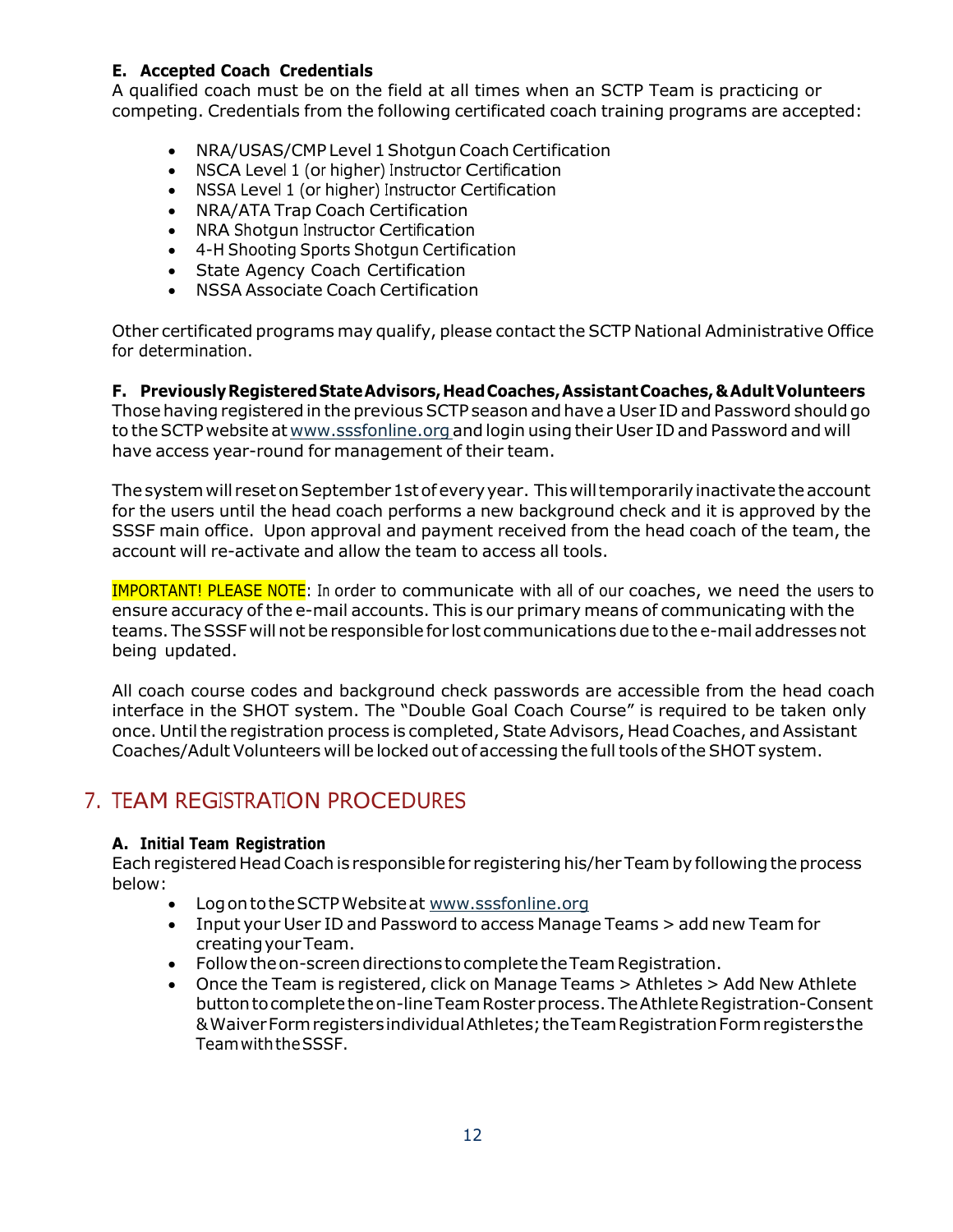- To pay the Athlete Registration Fee, go to Manage Teams > Missing Payments. There you can choose to Pay by Check or Pay by Credit Card.
- Head coaches of returning teams: There is no need to re-register, just update your Team's information using 'EDIT' under Manage Teams.
- AfterupdatingyourTeam'sinformation,clickon:
	- o Manage Teams > Athletes > edit to update an Athlete's profile.
	- $\circ$  To delete or add an Athlete, go to Manage Teams  $>$  Athletes and follow the onscreen directions.
	- $\circ$  To pay the Athlete Registration Fee, go to Manage Teams > Missing Payments. There you can choose to Pay by Check or Pay by Credit Card.
- MailFormstoSCTPNationalAdministrativeOffice
	- $\circ$  Copies of the athlete registration / consent & waiver form should be sent to the SCTP National Administrative Office for each Athlete registered. No one will be registered without these forms on file at the SCTP National Administrative Office. These forms are required for ALL registered Athletes even if they are 18 years of age or older. A parent or legal guardian's signature is required for anyone under 18 years of age.
	- $\circ$  The Head Coach keeps a copy of the consent & waiver Form, along with the Sportsmanship Contract and Medical Consent Form with original signature (signed in ink) on file. For your protection, please retain copies of ALL forms submittedtotheSCTPNationalAdministrativeOffice.
- Click Print Forms, download and print copies of each form listed below. Make a copy of each form for the number of Athletes you plan to register and distribute the forms to Athletes or their parents to complete, sign, and return to you.
- Athlete Registration Consent & Waiver (SSSF Form "C&W")
- Sportsmanship Contract (SSSF Form "SC")
- Medical Consent (SSSF Form "MED")

Collect the completed and signed copy of each form for every Athlete you plan to register beforebeginningtheon-lineTeamRegistrationprocess.

#### **B. Registration Deadline**

The deadline for team Registration for each discipline is five (5) days prior to that discipline's SCTP State Team Championship. Registration forms and payment must be received prior to competition.

# <span id="page-12-0"></span>8. SAFETY (REQUIRED PROCEDURES & EQUIPMENT)

#### **A. Supervision atSCTPEvents**

For all SCTP events (practices, matches, etc.), team members must be under the supervision of the Team's Head Coach. In the event the Head Coach cannot be present, he/she must designate an Assistant Coach/Adult Volunteer who is registered with the National Program to provide supervision and leadership. Violation of this rule voids the Volunteer Liability Insurance Policy coverage, disqualifies the team from entering an event, and may result in the removal of the Head Coach from the SCTP.

#### **B. Required Eye & EarProtection**

All SCTP registered athletes, coaches, and anyone on the shooting field must wear eye & ear protection during all SCTP practice and competitive events. Ear buds are not protection for athletes who are competing unless they are designed for shotgun noise protection. During competition these ear buds must be visibly unplugged from source and remain that way until the athlete has completed the event.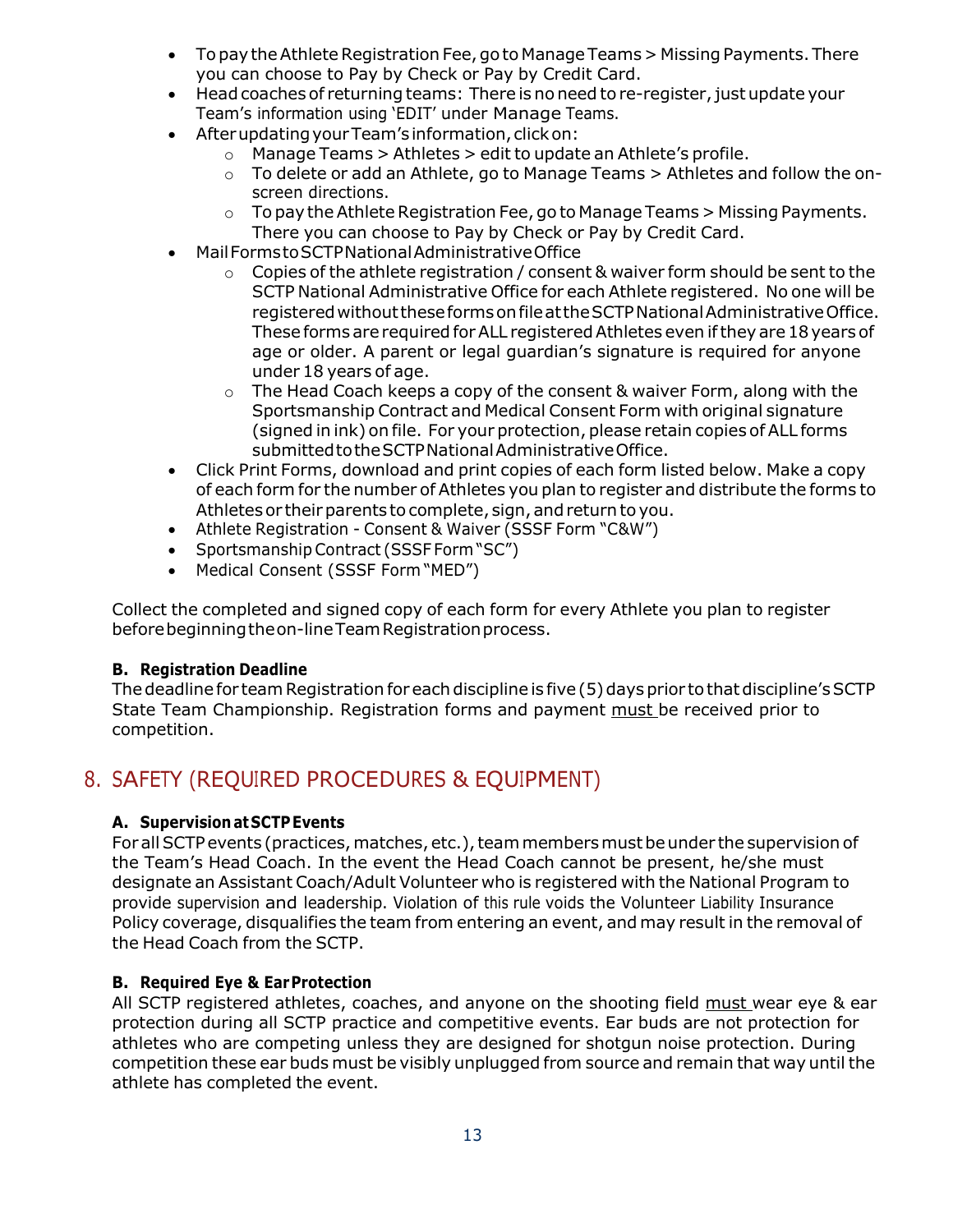#### **C. Special SCTP Safety Rules for All Disciplines**

- Toe Pads: The use oftoepads is forbidden. Itis aviolation to restthemuzzle on the foot. Violationofthis rulemaybegrounds fordisqualification.
- Foot Wear: Shooting in flip-flops or opened-toed/heeled shoes/sandals is prohibited. Violation ofthis rulemaybegroundsfordisqualification.
- Muzzle Control: While on a shooting post or station, the muzzle must never cross any part ofthe shooter's anatomy or any other person's anatomy. Violation ofthis rulemay begroundsfordisqualification.

#### **D. Allowable Equipment (Shotgun & Shot Shells)**

- Shotgun: Any shotgun action type, 12 gauge or smaller, may be used as long as it is in a safe and serviceable condition. Shotguns used for all the disciplines, except for Trap, must be able to shoot twice without requiring it to be reloaded.
- Shot Shells: Reloads are ALLOWED for practices and competitions, provided they comply with the discipline's NGB rule for payload weight and in some cases, velocity.

# <span id="page-13-0"></span>9. DRESS &CONDUCT

#### **A. Appropriate Dress**

Each registered SCTP participant, represents not only the Scholastic Shooting Sports Foundation, but also the entire Scholastic Clay Target Program including one's team, the team's sponsoring institution (e.g., school, club, church, community organization, youth organization, etc.), and at the national level, their state.

Promoting a positive image is in the best interest of the SCTP and everyone involved with it. Appropriate dress for everyone associated with SCTP goes a very long way in making a positive impression.

- Tops: Shirt must have sleeves. Items of clothing that expose any part of the torso are prohibited. These include, but are not limited to, cutoff T-shirts, halter tops, tank tops, etc.
- Bottoms:Shortshortsand lowridingshortsorpantsrevealingundergarmentsor buttocksareprohibited.
- Clothing Adornments: Shirts, hats, pants any clothing and any other associated items (including flags and banners) carried, worn, etc. with pictures, caricatures, designs, messages, writings, or other embellishments with direct or indirect references to alcohol, tobacco, sex or sexual connotations, drugs, gambling or profanities are prohibited.

**COACHES**: You are expected to uphold and enforce this dress and conduct code! Starting with the 2015-16 season. The athlete may be given one  $(1)$  warning, and subsequent violations will result in disqualification from the event.

#### **B. Conduct**

Applies to coaches and athletes… Acts of using abusive or profane language or displaying unsportsmanlikeconductduringcompetition.Thisincludesbutisnotlimitedto:

- Arguing with referees and national staff
- Unsafe handling/use of firearms
- Disrupting a competitor
- Cheating
- Consuming alcohol/tobacco products (including any form of e-cigarettes or "vapor" products), or using non-prescribed drugs before or during any SCTP activity are prohibited. This will not be tolerated and are grounds for disqualification, suspension, andexpulsionfromtheorganization.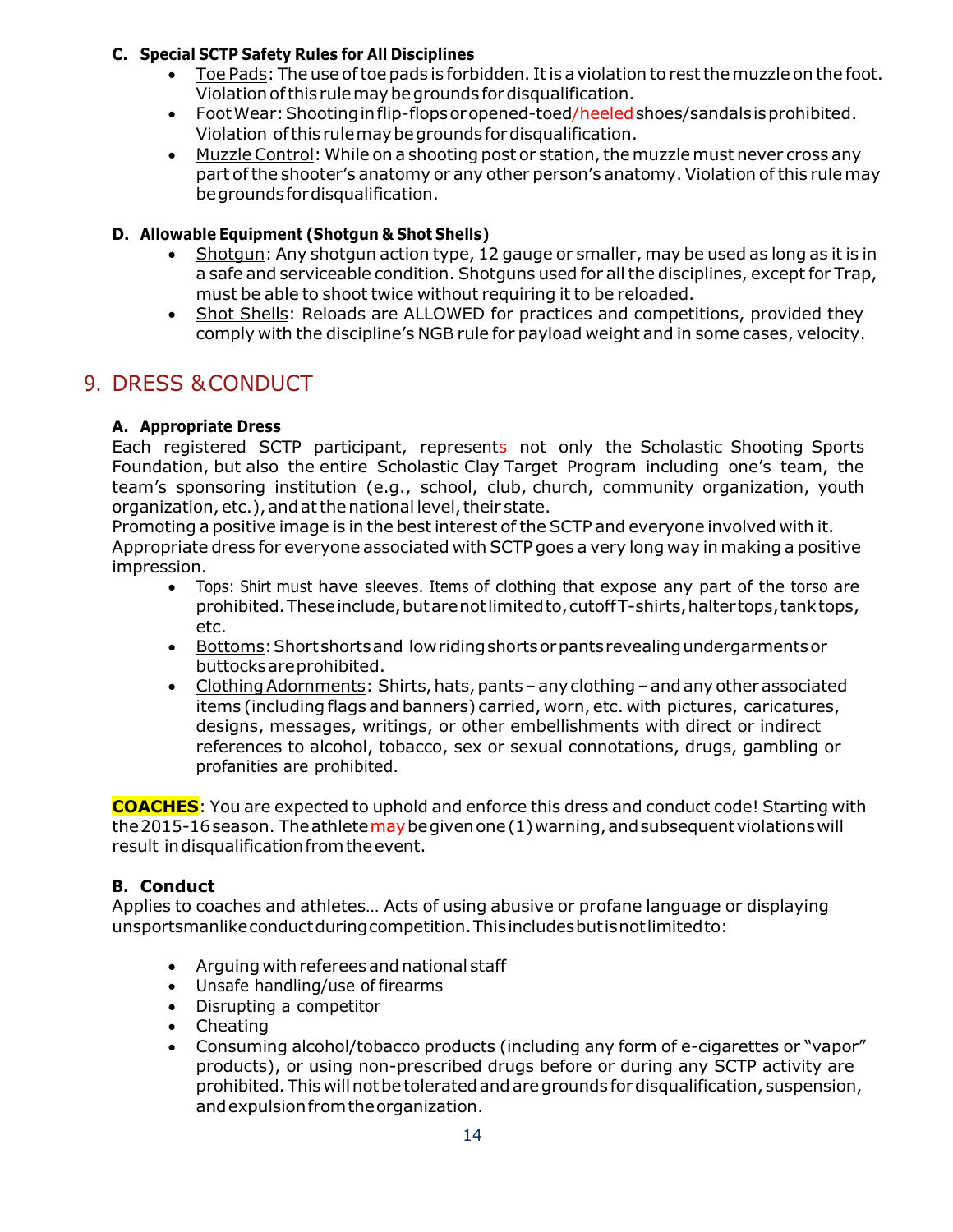## <span id="page-14-0"></span>10. GOVERNANCE OF THE SCHOLASTIC CLAY TARGET PROGRAM

#### **A. SSSFNationalProgramStaff**

The SSSF National Program Staff are responsible for the administration of the SCTP and is the arbiter and final decision making authority for resolving SCTP issues. SCTP is committed to optimizing participation opportunities for SCTP athletes and coaches. That commitment includes ensuring that no SCTP athlete or coach are disqualified due to circumstances beyond their control. SCTP will ask for documented proof in any questionable situation from an NGB or lawenforcement organization.

Special circumstances may be brought to the attention of the SCTP NATIONAL ADMINISTATIVE OFFICE at the following address:

SCTP NATIONAL ADMINISTRATIVE OFFICE 165 BayRidge Lane Burlington, WI53105 E-Mail address[:awondrash@sssfonline.com](mailto:awondrash@sssfonline.com)  Website: [www.sssfonline.org](http://www.sssfonline.org/)

#### **B. StateAdvisors, State Steering Committees, &Regional Directorsof Development**

SCTPStateAdvisorsaretheSSSF's "pointperson" for theSCTPinthestate. Asfrontline representatives, State Advisors focus upon providing coaches with up-to-date program information, maintaining open lines of communication with gun clubs sponsoring SCTP Teams, working with State Wildlife Agencies to develop cooperative agreements, partnering with established youth organizations, and actively pursuing support for the SCTP from the various NGB state associations.

Regional Directors of Development are at-will employees with the SSSF. Volunteer positions are done on an annual basis and serve at the pleasure of the National Program. The National Program may or may not chose to reinstate a State Advisor, Head Coach, Assistant Coach, Adult Volunteer or State Steering Committee member with or without cause.

During the SCTP State Team Championship, State Advisors are there to assist Head Coaches in the procedures for registering their team and to ensure a procedure is in place for keeping and posting teams' scores. State Advisors certify the winning teams' scores to the SCTP Regional Directors of Development and post scores to the website.

It is highly recommended that each State have a SCTP State Steering Committee composed of stakeholders from state agencies, school administrators, high school athletic directors, NGB's, organized youth groups, et al. This committee can plan and conduct the statewide program. Several states are currently using this model to operate their SCTP by recruiting regional coordinators for maintaining ongoing contact with clubs and teams in their region.

#### **C. Appeals**

Before an appeal is submitted to the SCTP National Administrative Office, the aggrieved party must first submit the issue at the local level (i.e., the team or club). Failing resolution at the local level, the issue must be submitted to the State Steering Committee or State Advisor for resolution. Ifthe issue cannot be resolved atthe local or state levels or ifthe State Advisor is involved in the issue, then it must be appealed to the Director of Development, then and only then, after these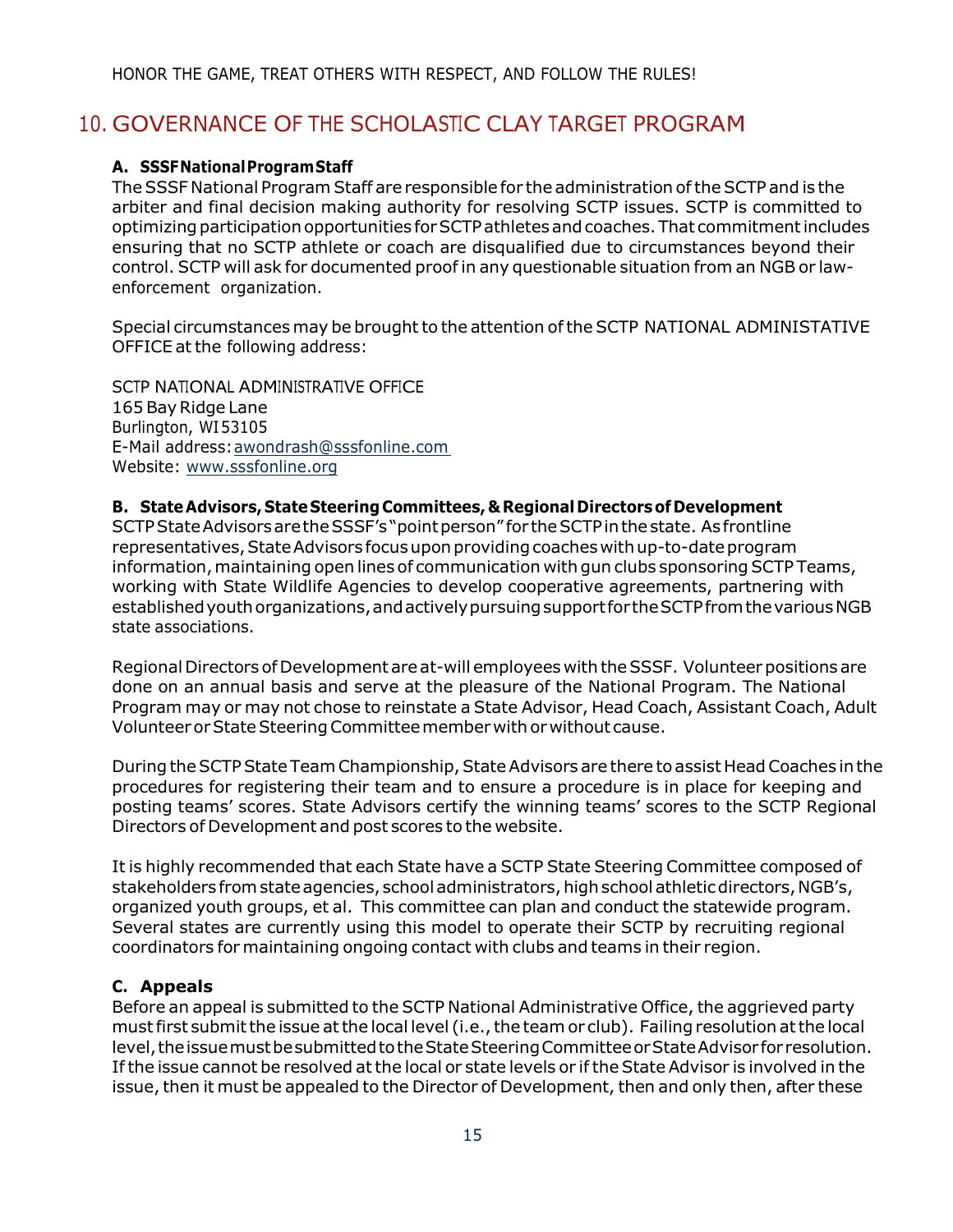avenues have been exhausted, the Director of Development may certify the issue as unresolved and must forward the appellant's SCTP APPEAL FORM to the SCTP National Administrative Office.

#### **D. Appeal Process**

- Issue in Dispute: The issue in dispute must involve a violation of a specific SCTP rule or policy.
- Qualified Appellant: The injured or aggrieved party MUST be registered with the Scholastic Shooting Sports Foundation and a member of a SCTP Team officially recognized by theSSSF. Appeals from anyone other than a SCTP registered member WILLNOTbeconsidered.
- Head Coach Concurrence: Appeals filed by an SCTP Athlete must have the concurrence of the athlete's Head Coach. The Head Coach must sign the SCTP Appeal Form.
- Filing Procedure: If all efforts at the local level to resolve the issue have failed, the eligible appellant must submit a written appeal on the SCTP APPEAL FORM (download itfromtheSCTPwebsitewww.sssfonline.org)within72hoursoftheincidenttotheState Advisor, State Steering Committee or Director of Development specifying which SCTP rule or policy was violated and a statement of facts as to how the rule or policy was violated. The complaint must include the date and specific location of the violation and the names of any witnesses to the violation. In the event no State Advisor or State Steering Committee exists, appeals may be transmitted directly to the Directors of Development. A written hard copy with the date and an original signature must also be submitted and received before any decision is reached or announced.
- Filing Fee: All appeals must include a \$50 filing fee (cashier's check or money order only) that will be held until a decision on the appeal is reached. This fee will be returned if the ruling is in favor of the appellant. If the ruling is not in favor of the appellant, the filing fee is forfeited.
- National Program Staff Response to Appellant: Within thirty (30) days of the receipt of the mailed copy of the appeal, the appellant will receive a written notice of the decision on the appeal. The appellant has the right to appeal the National Program Staff'sdecisiontotheSSSF'sBoardofTrustees. ThedecisionoftheBoardofTrusteesis FINAL.

# <span id="page-15-0"></span>11. SCTP STATE TEAM CHAMPIONSHIPS (AMERICAN DISCIPLINES)

#### **A. State Championship Events**

SCTP Teams entering valid Competitive Squads may compete for Team awards in the following disciplines:

- TRAP-16-Yard Singles (ATA Rules)
- SKEET American Skeet Regulation Rounds (NSSA Rules)
- SPORTING CLAYS Walk Through (NSCA Rules)

If a sporting course is not available, the State Advisor may petition the SCTP National Program Staff for permission to conduct the SCTP State Sporting Clays Championship on a 5- Stand. The SCTP National Sporting Clays Championship will be shot on walk-through Sporting Clays Courses.

#### **B. Eligibility for SCTP National Team Championship Events**

A SCTP State Team Championship should be conducted in each discipline for which a state plans to send a squad to the SCTP National Team Championships. SCTP Athletes must compete in any of the SCTP State Team Championships in the state where they are registered to be eligible to attend the SCTP National Team Championships and compete in any or all disciplines. For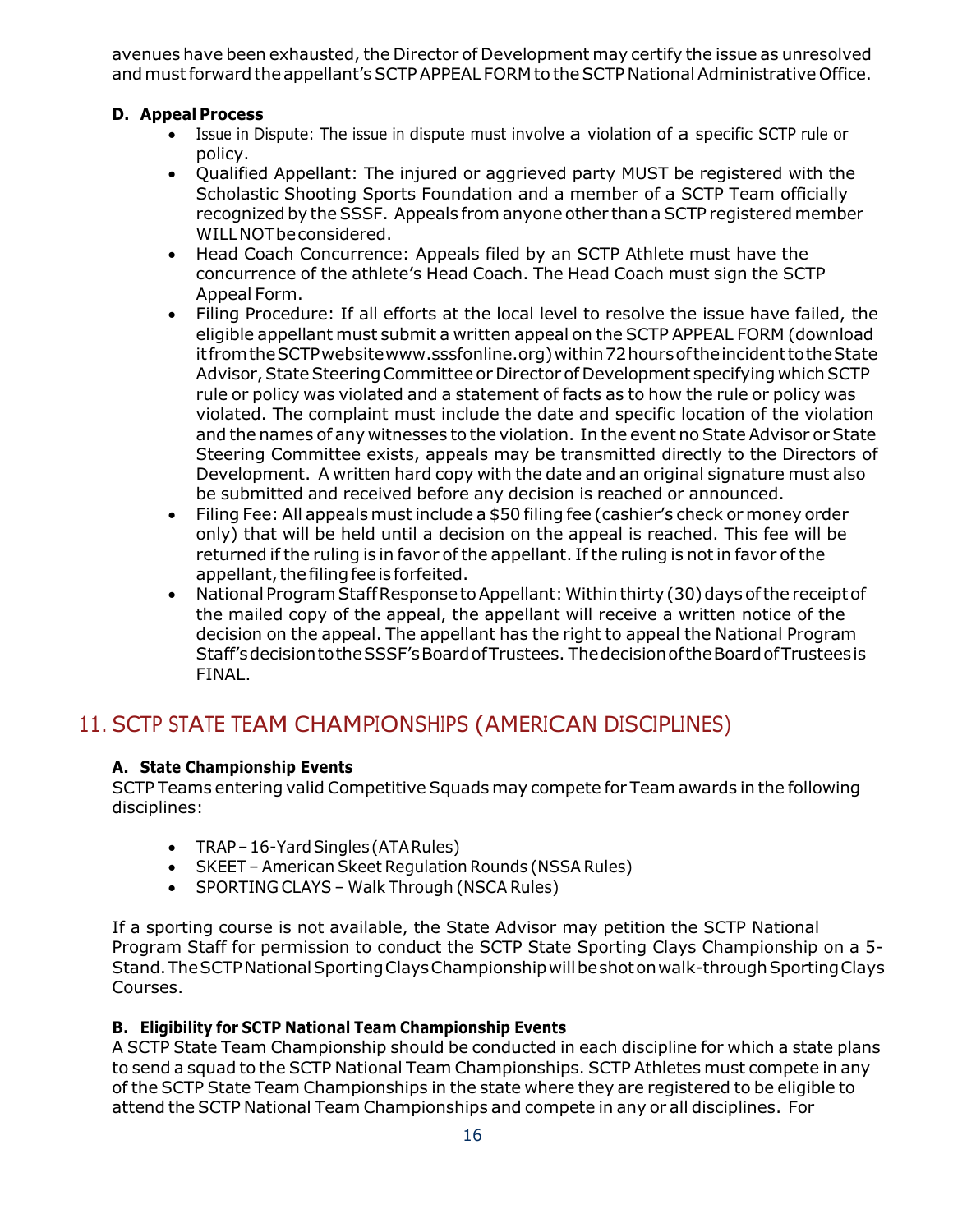exception to this rule, approval from SCTP National Office and National Director must be obtained.

#### **C. Races**

At the State level, Rookies shoot a 100-target race in each of the disciplines. The Intermediate and Senior Division Teams normally shoot 200-target races in the disciplines of Trap and Skeet. Sporting Clays can be either a 100 or 200-target race. Exception to the target numbers can be granted from the National SCTP Office.

#### **D. Event Scheduling**

Trap, Skeet, and Sporting Clays SCTP State Team Championships may be held whenever desirable during the state NGB affiliates' championships. However, it is recommended that SCTP State Team Championship be held independently at a different time and place. In either case, the State Advisor of the discipline must post the event details on the SCTP website [\(www.sssfonline.org\)](http://www.sssfonline.org/)orcontacttheSCTPNationalAdministrativeOfficewiththeeventdetails.

#### **E. Competitive Squad**

All Squads entering a State Championship must be deemed a valid competitive squad (see Section 4-D, Competitive Squad). Head Coaches may enter as many competitive squads as they wish in the SCTP State Championships.

ALL Team Members should be encouraged to participate in the SCTP State Team Championship even if they cannot be made part of a valid competitive squad. State Advisors will assist in forming "Mixed Squads" of SCTP participants not entered on a Competitive Squad. If possible, a special set of awards should be made available for "individual awards".

"Mixed Squads" or athletes on one squad from more than 1 team are NOT eligible to compete for SCTP Team Awards.

#### **F. SpecialCircumstancesRule:"BumpUp"**

In exceptional circumstances where a valid Competitive Squad cannot be constituted, Athletes may be elevated or "Bumped Up" to a higher Category within a Division or to a higher Division in order tofill short squads inasingledisciplineormultipledisciplines.All "BumpUp" requestsmust first be submitted to the State Advisor for a recommendation. State Advisors will communicate their recommendation to the Director of Development for a final decision. If there is no State Advisor in the state, the request must be submitted directly to the Director of Development. Once a lower Category or Division Athlete has been "BUMPED UP" in a discipline, he or she must compete at the higher level in that discipline for the remainder of the SCTP Season. In no case will a "BUMPED UP" Athlete be allowed to return to a lower Category or Division in the discipline during that SCTP season.

IMPORTANT! PLEASE NOTE: An "open" class division has been created so that coaches do not have to bump up athletes if they do not wish to. This division does not include collegiate or college age athletes.

#### **G. Coaching During Events**

No "On-Field" or "On-Station" coaching will be allowed. For safety purposes only, coaches may stand behind the rookie athletes in a squad, but, may not coach.

#### **H. NGB Target Registration**

All Skeet and Sporting Clays targets at SCTP State Team Championships will be registered with the appropriate NGB. Targets cannot be registered retroactively. In a few circumstances there may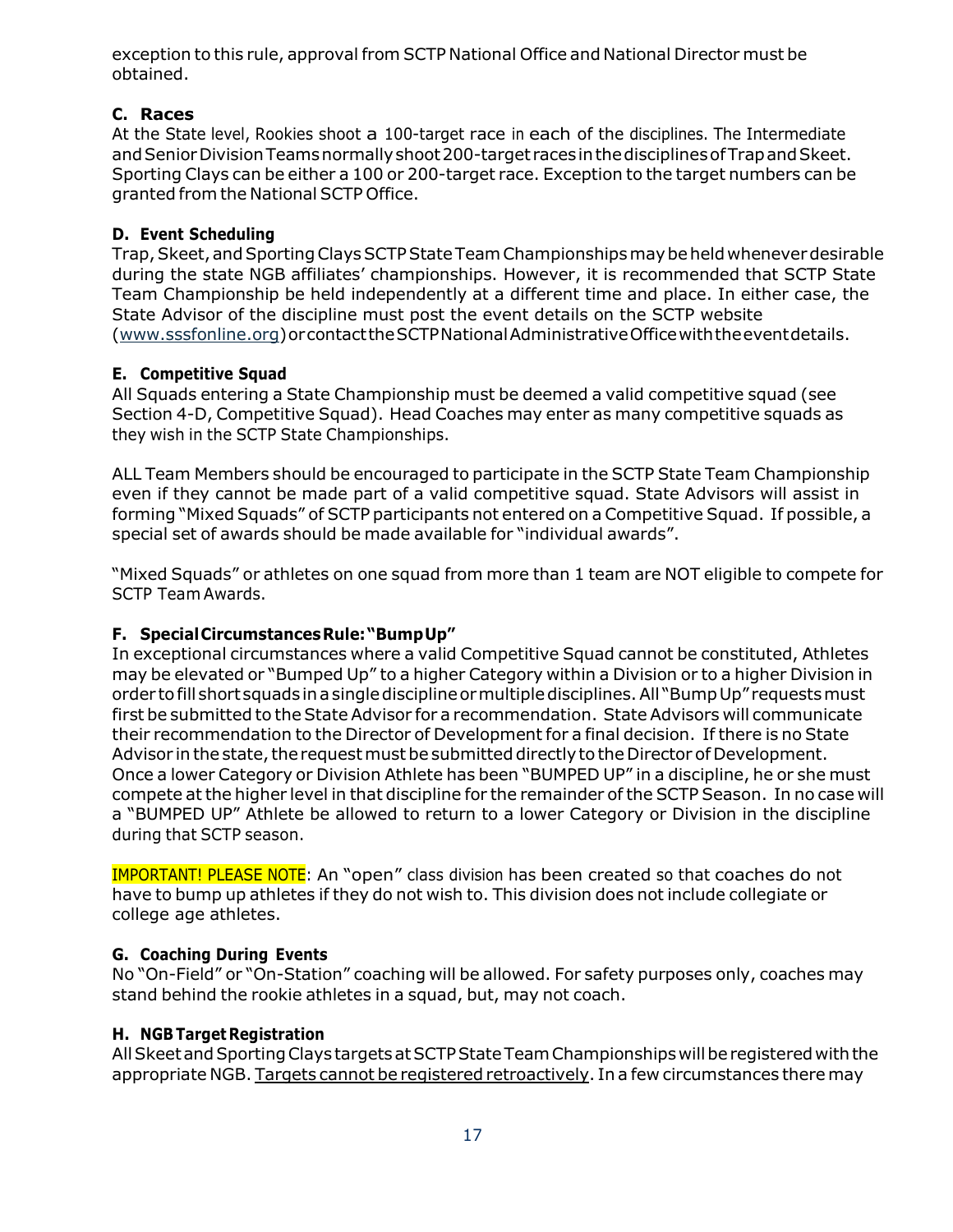be the option to shoot non-registered targets, please contact the national staff for specifics. I.e., when states require a "state membership fee".

- SKEET –ALL SQUADS SHOOTREGISTERED TARGETS.
- SPORTING CLAYS ALL SQUADS SHOOT REGISTERED TARGETS.
- TRAP In accordance with the MOU between the ATA and the SCTP, all State Trap Championships must be registered targets.

# <span id="page-17-0"></span>12. STATE CHAMPIONSHIPS (AMERICAN DISCIPLINES) - ENTRY PROCEDURES

#### **A. State Team Championship Entry Form**

Entry into a SCTP State Team Championship requires the Head Coach to enter their squads throughtheuseoftheSHOTonlineregistrationsystem. Thiswillthenimmediatelyreportthe squads to the SCTP National Headquarters.

Once a coach has logged in by entering their Login ID and Password, he or she can build a Squad for the event.

Submitting Squad Entry Forms electronically through the Website has several advantages. The Squad Entry Form will be immediately available to the State Advisor for the discipline and to the SCTPNational Program Staff.

SQUAD ENTRY FORMS ARE DUE FIVE (5) DAYS PRIOR TO THE DESIGNATED STATE CHAMPIONSHIP. FAILURE TO REGISTER YOUR SOUADS IN A TIMELY MANNER WILL RESULT IN DISOUALIFYING THE SQUAD FOR SCTP TEAM AWARDS.

Head Coaches that do not have access to the Internet should contact either their SCTP State Advisor or the SCTP National Administrative Office for assistance with the Squad entry procedure.

Changes may be made to Squad Entry Forms, by Head Coaches, through the SCTP Web up to 72 hours prior to the state championship for a specific discipline, so long as the substitution does not alter the division and category of the Squad. The SCTP National Administrative Office must approve any change that affects a Category or Division. Head Coaches should print off a revised Squad form to submit to the State Advisor upon registering for the state championship event. After 72 hours, Head Coaches will need to contact the State Advisor (or authorized shoot manager for the eventif State Advisor is unavailable) for the eventto make any last minute adjustments.

Head Coaches are urged to emphasize to their Athletes the importance of making a commitment to the TEAM and keeping it. Simply put, if a team member indicates he or she will attend the event, they have an obligation to the team and particularly to their squad mates to attend theevent.

#### **B. Entry Deadline**

All SCTP STATE TEAM CHAMPIONSHIP SQUAD ENTRIES MUST be completed through the SCTP Website no later than five (5) days prior to the designated state championship for the discipline entered. NO SQUAD will be allowed in any SCTP State Championship event without an appropriateSquadEntryonrecordintheSHOTsystem.

#### **C. EnteringAllTeamMembers–MixedSquads**

Every Athlete registered by the 5-day deadline on an officially recognized SCTP Team is eligible to shoot at the SCTP State Championship. Athletes who were not registered for the event by the 5day deadline may participate in the SCTP State Championship, but they may not be made part of a Competitive Squad unless approved by the state advisor.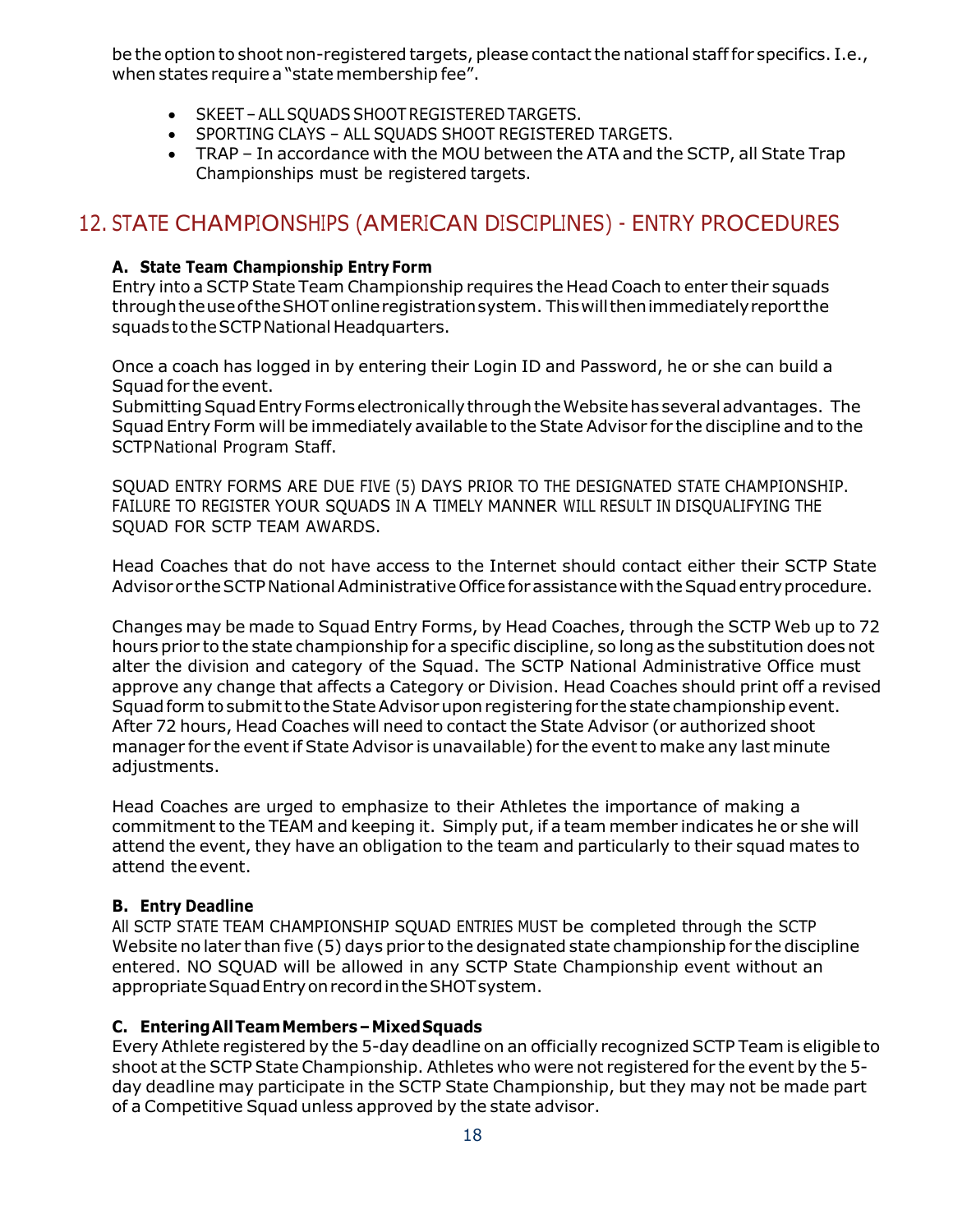The State Advisor (or authorized shoot manager for the event (if State Advisor is unavailable) will assist in forming "Mixed Squads" of SCTP participants not entered on a Competitive Squad. If possible, additional awards should be obtained by the State Advisor for "Individual recognition". "MIXED SQUADS" ARE NOT ELIGIBLE TO COMPETE FOR SCTP TEAM AWARDS.

#### **D. Squad Substitutions**

Changes may be made to the SCTP State Team Championship Squad Entry Form prior to the event. Substitutes must be members of the team that have met the 5-day Team Registration Rule. The Head Coach for the team is the only person allowed to make changes to Squad Entry Form. The changes may be made through the SCTP Website up to 72 hours before the state championship event for the discipline. Once the 72-hour deadline has passed, Head Coaches will need to contact the State Advisor for approval prior to registering the squad at the shoot.

IMPORTANT! PLEASE NOTE: NO SUBSTITUTIONS will be allowed after a competitor fires the first shot at a legal target. Once a Squad Member fires at a legal target in ANY SCTP State Team Championship event, his/her score will be counted as part of the Squad's aggregate score even if he/she cannot finish the event.

#### **E. High School Awards**

The SCTP National Organization currently supports a "concurrent" High School Division at its National Championships. We will encourage states to do so as well. Medals for this division will be availableuponrequestandwithusageoftheSSSF'sSHOTscoringsystem!

#### **F. High School Teams/Awards**

The High School division shall consist of athletes in the 9th-12th grades only. These athletes must be from the same High School and Team under the same High School, no exceptions! No Intermediate "bump ups" will be allowed for this division and "Team Scoring" will be utilized atthe NationalChampionships. Athlete transcripts may be required as proof / verification for any awards won by any team participating in this category.

Squad Entry submitted on the SCTP Website will be visible to the appropriate State Advisor immediately. If the SCTP State Championship is to be held in conjunction with an NGB affiliate's state shoot, the State Advisor should immediately inform the shoot management of the number of SCTP entries. If problems are encountered with scheduling, the SCTP State Team Championship may be a stand-alone event (see Section 11–D, Event Scheduling).

# <span id="page-18-0"></span>13. STATE CHAMPIONSHIPS (AMERICAN DISCIPLINES) – SCORING, SHOOT-OFFS & AWARDS

#### **A. Score Tabulation & Posting**

The State Advisor (or designated representative) checks and posts all squad scores. Scores should be posted as soon as possible at the event site and on the SCTP Website (see Section 13-E, WebPostingofScores).

#### **B. Shoot-Off Required**

In the event of a tie between or among Squads for 1st, 2nd or 3rd place in the same Category or Division, a shoot-off will be conducted to determine the champion or place of finish. Shoot-offs will be conducted only to break ties between or among Individuals and Squads. Ties in all three disciplines will be settled by shoot-offs.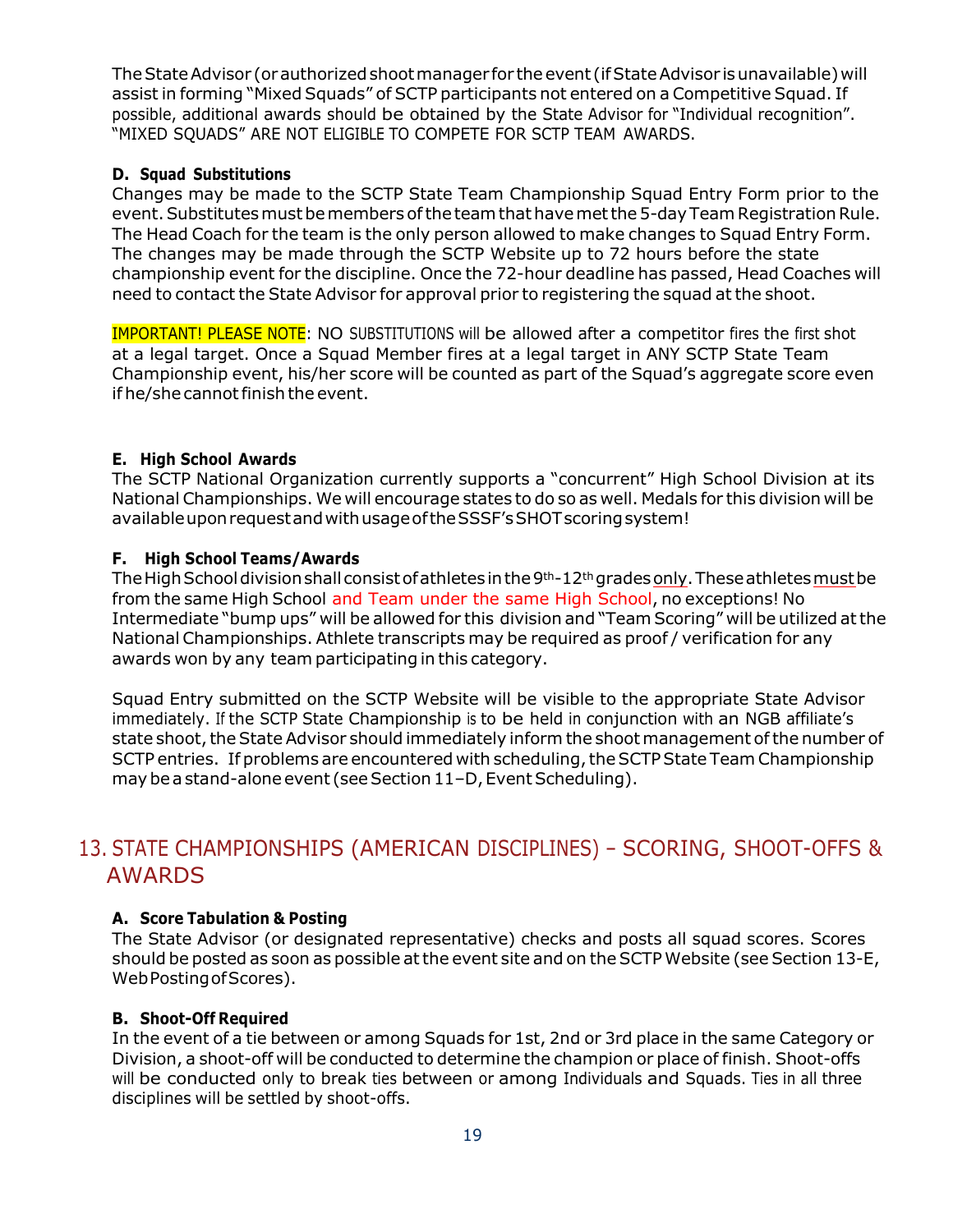**IMPORTANT! PLEASE NOTE:** An individual or squad qualifying for a shoot-off must shoot in the shootoff or their score from the main event will be entered as its final score. Only individuals or those Squad Members who qualified for the shoot-off will be allowed to participate in the shoot-off. No substitutions.WhiletheNationalSCTPOrganizationonlyrecognizesshoot-offsfor individualswith tied perfect scores, some states may elect to run shoot-offs for any tied scores, thus determining an award.

IMPORTANT! PLEASE NOTE: The SCTP is a "team" based program. Shoot-offs between tied squads will have the following rules that follow.

#### **C. Shoot-Off Procedures**

 Trap: All squads in a shoot-off for a specific Category or Division award will be conducted from the 16-yard line in a 25-target round. Shoot management will determine squad shooting order. Squad members shoot all shoot-off targets from the same post as they did in the main event.

The total number of targets broken by the squad during the round will be used to determine the winner. If there are tie scores between or among squads, the tied squads are still "alive" and continue on to the next round.

Round Two – Two or more squads still "alive" from Round One move back to the 22 yard line with their squad mates and continue the same shoot-off process. Ifthere are tie scores between or among squads, the tied squads are still "alive" and continue on to Round Three.

Round Three – Two or more squads still "alive" move to the 27-yard line and follow the shoot-off procedures used in the preceding two rounds. The next and all required subsequent rounds will be shot from the 27-yard line.

• Sporting Clays: Shoot-offs may be conducted on a Walk-Through Sporting Clays course or a 5-Stand field. Shoot- offs for a specific Category or Division award will be shot on the same station for total score.

All target presentations will be true pairs. Shoot-off will be from one station with each shooter shootingattwo(2)TruePair (four targetsper shooter) for teamtotal score. ALL Squad Members must shoot from the same cage or stand. Shoot management will determinesquadshootingorder.

Squads that are "alive" continue to the next station and repeat the process until one squad is declared the winner.

 Skeet: All shoot-offs will be doubles shot on thesame field from stations 3, 4, and 5 in that order, for total score. All squad members will participate in the shoot-off round(s). Shoot management will determine squad shooting order. Squads in the Shoot-offs for a specific category or division award will shoot on the same field. Squads that are "alive", the process continues in the following rotation: From Stations 3 to 4, 4 to 5, 5 to 4, 4 to 3, and 3 to 4 until one squad is declared the winner.

#### **D. Web Posting Of Scores**

State Advisors and/or head coaches should post the 1st, 2nd, and 3rd place squad scores for each Division and its associated categories to theSCTPWebsite at [www.sssfonline.org.](http://www.sssfonline.org.child/) Child protectionissuesrequirethatpostedscoreslistonlytheAthletes'namesandtheir scores.

Additional information may include the coach's name, names of the Squad and Team, and the CityorTown. Procedures forpostingscores: Login > Scores> PostNewScores> followon-screen directions by uploading a .pdf file with the names and scores. Posting of ALL competitors' scores for the event is highly recommended.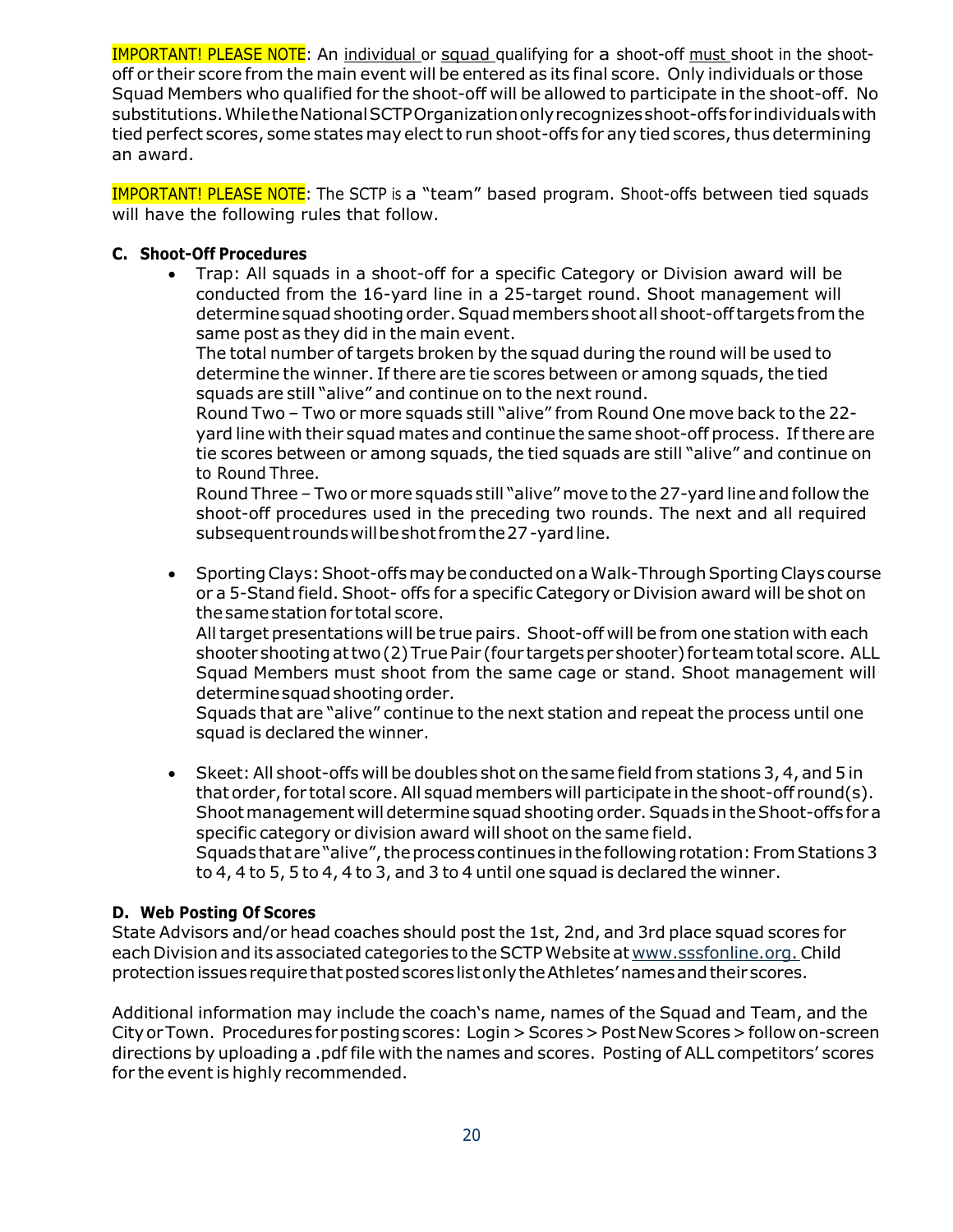#### **E. SCTP State Championship Awards**

The Scholastic Shooting Sports Foundation will provide awards for the winning Squads placing 1st, 2nd, and 3rd in each Division and Category at the SCTP State Team Championships in Trap, Skeet and Sporting Clays. Each Squad Member and the Head Coach for each of these Squads will receive similar awards.

## <span id="page-20-0"></span>14. SCTP NATIONAL TEAM CHAMPIONSHIPS (AMERICAN DISCIPLINES)

#### **A. National Championship Events**

SCTP Teams entering valid Competitive Squads may compete for Team awards in the following disciplines:

- TRAP-16-Yard Singles (ATA. Rules)
- SKEET American Skeet Regulation Rounds (NSSA Rules)
- SPORTING CLAYS Walk Through (NSCA Rules)

Trap, skeet & sporting clays will be registered at the National Championships held in July. Membership in the appropriate NGBis required.

#### **B. Eligibility for SCTP National Team Championship (American Disciplines)**

TRAP, SKEET, AND SPORTING CLAYS: Each registered Athlete must have competed in any of their State's SCTP Championships. Each Athlete's scores from its SCTP State Championship(s) event must be on file atthe SCTP National Administrative Office. All SCTP Athletes that participated in a StateChampionship may register and shoot attheSCTP National Team Championships to qualify for the NRA All-Scholastic Team.

#### **C. Races**

All Division Teams shoot a 200-target race in each ofthe American disciplines of Trap, Skeet and Sporting Clays. All Trap, Skeet & Sporting Clays targets shot at the SCTP National Championships will be registered targets.

#### **D. Squads**

All competitive squads (see Section 4-D) are welcome to enter theSCTP National Championships. Coaches may enter as many competitive squad in the SCTP National Team Championships as they choose to enter.

#### **E. Squad Substitutions**

Head Coaches of valid competitive squads entered in the SCTP National Team Championships are allowed to make two (2) substitutions to the rosters of Trap squads and ONE (1) substitution to the roster of Skeet and Sporting Clays squads. Additional substitutions may be allowed with specific approval of the State Advisor and the Director of Development. In order to be eligible as a substitute, one must be a registered member of the Team and must have participated in his/her SCTP State Championship event.

IMPORTANT! PLEASE NOTE: NO SUBSTITUTIONS will be allowed after a competitor fires the first shot at a legal target. Once a Squad Member fires at a legal target in the SCTP National Team Championship event his/her score will be counted as part of the Squad's aggregate score even if he/she cannot finish the event.

#### **F. Coaching During Events**

No "On-Field" or "On-Station" coaching will be allowed. For safety purposes only, coaches may stand behind the rookie athletes in a squad, but, may not coach.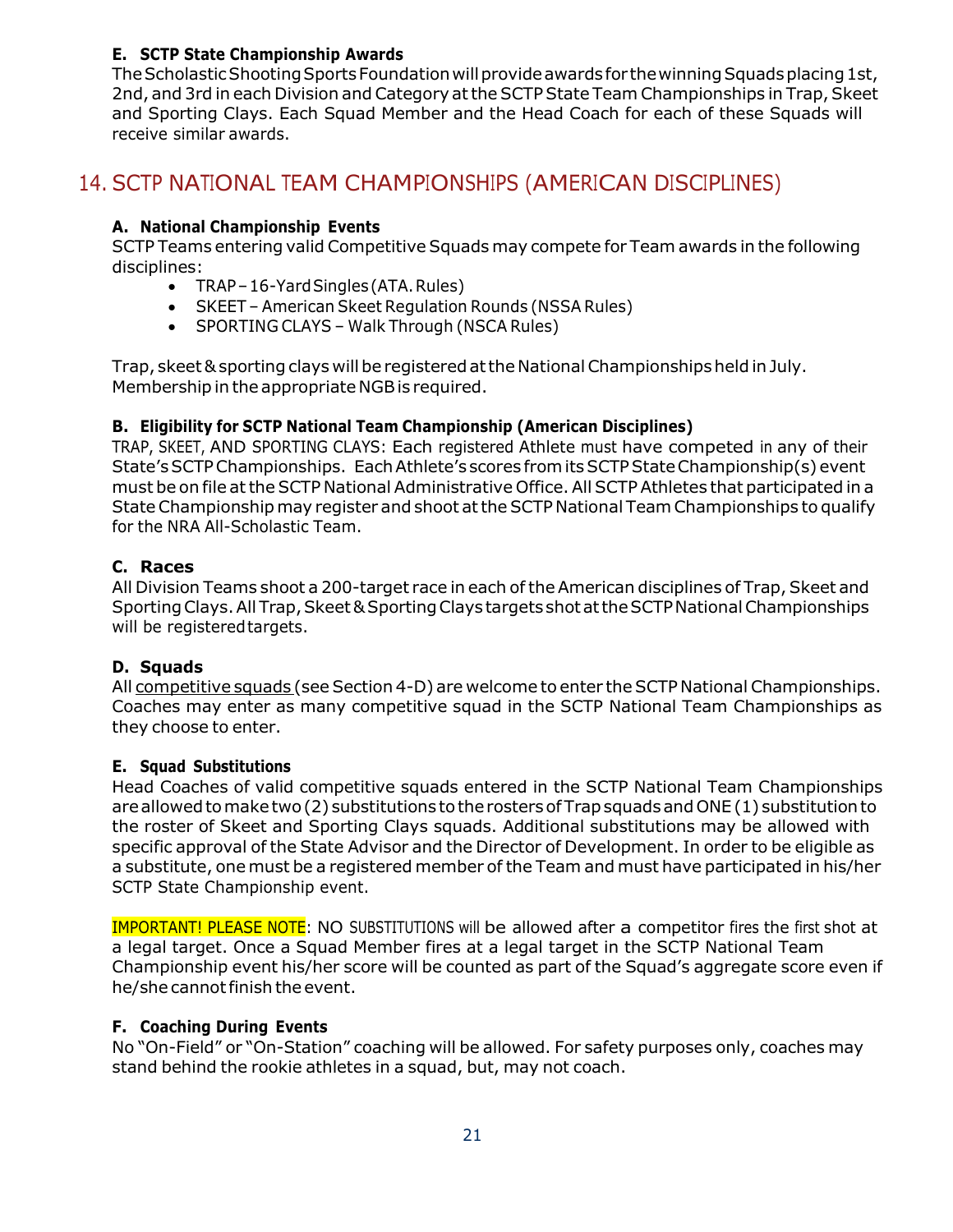#### **G. All Registered Team Members Eligible**

Every Athlete registered by the 5-day deadline for an officially recognized SCTP Team and who shot in his or her SCTP State Championship event is eligible to shoot at the SCTP National Team Championships. Teams unable to place every team member on a Competitive Squad by the Registration Deadline may take ALL team members to the shoot for the experience. However, a team may form a squad(s) of athletes from multiple classifications to compete in the Open Division.SSSFNationalProgramStaffwillformamalgamated"MixedSquads"ofSCTPparticipants not entered on a valid Competitive Squad.

"MIXED SQUADS" (ATHLETES FROM DIFFERENT TEAMS SQUADDED TOGETHER) WILL NOT BE ELIGIBLE TO COMPETE FOR SCTP TEAM AWARDS.

# <span id="page-21-0"></span>15. NATIONAL CHAMPIONSHIPS (AMERICAN DISCIPLINES) – ENTRY PROCEDURES

#### **A. National Championship Entry Form**

Entry into the SCTP National Team Championships requires the Head Coach to submit electronically through the Login page of the SCTP Website at [www.sssfonline.org.](http://www.sssfonline.org/) Once the coach has logged in by entering the Login ID and Password, he or she can build a Squad for the event.

SubmittingentryformselectronicallyviatheSCTPWebsitehasseveraladvantages. TheSquad Entry Form will be immediately available to the State Advisor for the discipline and to the SSSF National Program Staff.

Squads and payments are due (prior to) 3 days before the SCTP National Championships.

FAILURE TO SUBMIT THE SQUAD ENTRY FORM IN A TIMELY MANNER WILL RESULT IN DISQUALIFYING THE SQUAD FOR SCTP TEAM AWARDS.

Changes may be made to Squad Entry Forms, by Head Coaches, through the SCTP Website up to 48hours(SeeSection14-E,SquadSubstitutions)beforetheSCTPnationalchampionshipevent,so long as the substitution does not alter the Division of the Squad. The SSSF National Program Staff must approve any change that affects a Category or Division. Head Coaches should print off a revised Squad Entry Form to submit to the State Advisor upon registering for the National Championships.

Head Coaches are urged to emphasize to their Athletes the importance of making a commitment to the TEAM and keeping it. Simply put, if a team member indicates he or she will attend the event, they have an obligation to the team and particularly to their squad mates to attend theevent.

#### **B. Entry Procedure**

Registration forms and entry procedures will be posted and conducted on-line through the SCTP Website [www.sssfonline.org.](http://www.sssfonline.org./)

#### **C. Shoot-Off Procedures**

Shoot-Off procedures for the SCTP National Team Championships will be the same as those used for SCTP State Team Championships (see Section 13-B and C, above).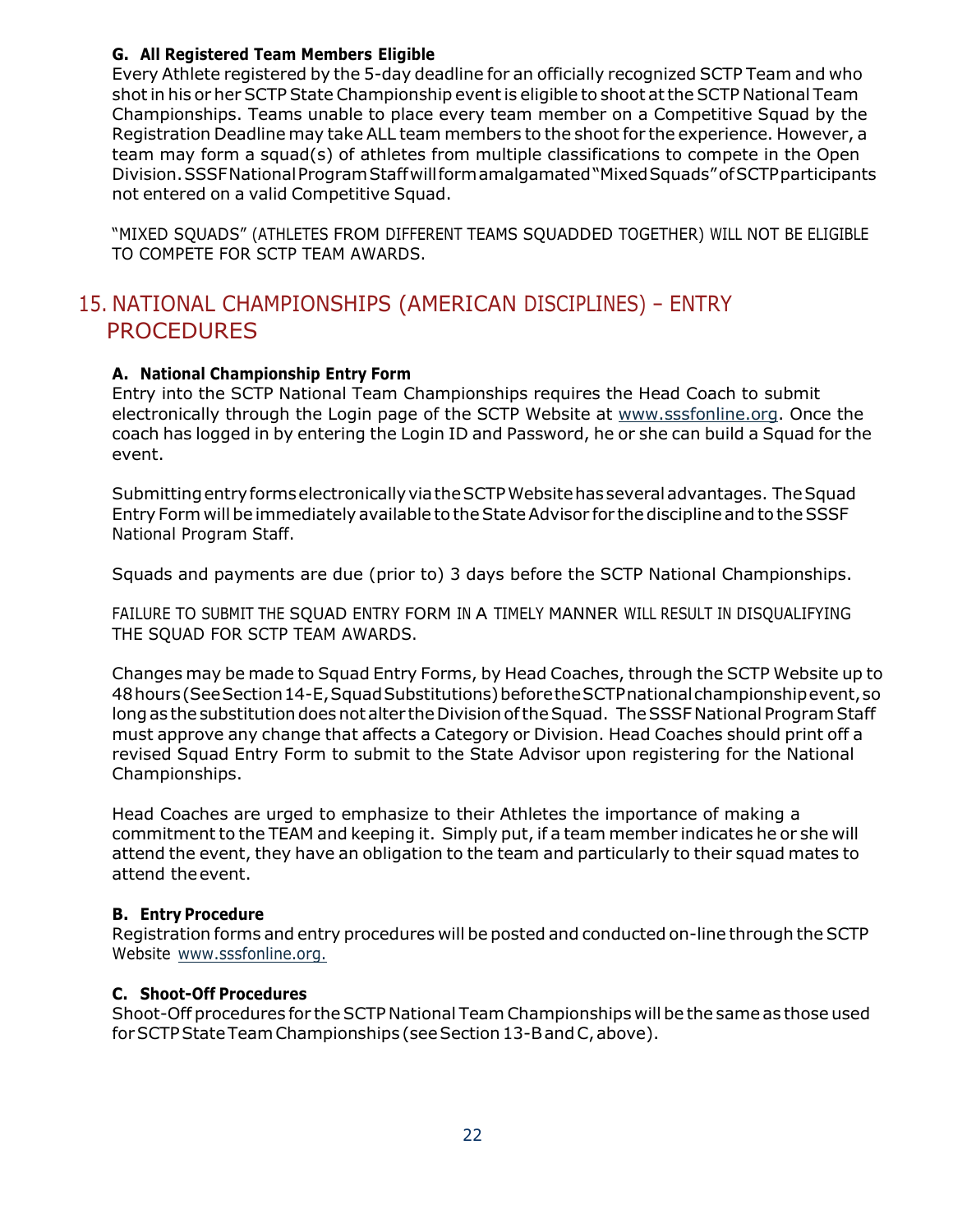#### **D. SCTP National Championship Awards**

The Scholastic Shooting Sports Foundation will provide awards for the winning Squads placing First through Fifth in each Category and Division in Trap, Skeet, and Sporting Clays. Each Squad Member and the Head Coach will receive a similar award.

#### **E. Declaration of Winning Individuals & Squads**

The SCTP National Program Staff will declare all winners. The Scholastic Shooting Sports Foundation will provide awards for the winning Individuals and Ladies placing First through Fifth in each Category and Division in Trap, Skeet, and Sporting Clays. An Athlete can only receive one award and the Main Event Award is awarded first. Results will be posted on the SCTP Scoreboard as soon as all the scores have been carefully checked. ALL Individual and Squad scores will be posted on the SCTP website (see Section 13-D, above).

DECISIONS OF THE SSSF NATIONAL PROGRAM STAFF AND DISCIPLINE COMMITTEE ARE FINAL.

# <span id="page-22-0"></span>16. SCTP STATE - INTERNATIONAL TEAM CHAMPIONSHIPS (OLYMPIC DISCIPLINES)

#### **A. State International Championship Events**

ALL International SCTP State and National Team Championships will be a registered target event. All competitors must be USA Shooting Members.

SCTP Teams entering valid Competitive Squads may compete for Team awards in the following disciplines:

- OLYMPIC TRAP 125 targets plus optional final
- OLYMPIC SKEET 125 targets plus optional final
- 
- 
- OLYMPIC DOUBLES TRAP 150 targets plus optional final

For team placements, only preliminary score will count. Finals arenotincluded and the finals,if shot, are for individual placements and experience.

#### **B. Eligibility for SCTP State International Team Championship**

An SCTP State International Team Championship should be conducted in each discipline for which a state plans to send an Individual or a Squad to the National SCTP International Team Championships. SCTP Athletes must compete in an SCTP State International Team Championship(s). In the event a state does not have an SCTP State International Championship, all currently registered athletes from that state who have met practice and eligibility requirements, may participate and be eligible for awards. There is no Minimum Qualifying Score (MQS) to qualify for the International SCTP National Team Championships.

IMPORTANT! PLEASE NOTE: The SCTP State International Team Championships DOES NOT qualify an Athlete eligible to attending USAShooting's National Junior Olympic Championship Shoot. To attend USA Shooting's National Junior Olympic Championships (NJOSC) please contact USA Shooting.

#### **C. Special SCTP Rules for International Disciplines**

Due to the specialized nature and limited availability of facilities for SCTP Teams to participate in the international disciplines of Bunker Trap and International Skeet, there are two changes to the rules. A new COMPETITIVE DIVISION has been added and the rules for a valid COMPETITIVE SQUAD have changed.

FOUR COMPETITIVE DIVISIONS – SCTP Teams may register squads in the following divisions: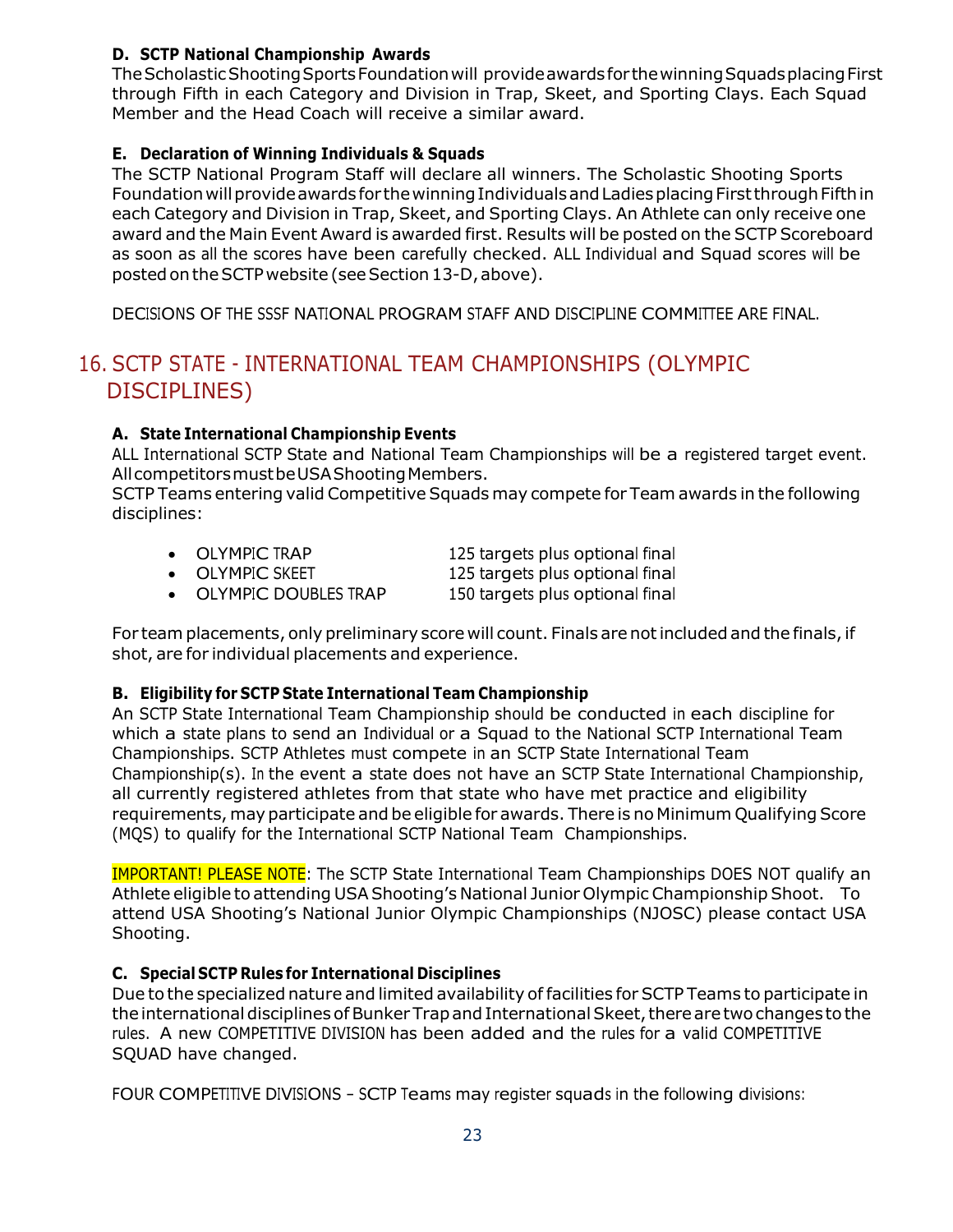- INTERMEDIATE DIVISION Grades 5 8
- SENIOR DIVISION Grades 9 12
- 
- 

 OPEN DIVISION Grades 12 and Under • COLLEGE Division I, II, III

COMPETITIVE SQUAD – Squads competing for SCTP Team Championships in the Rookie, Intermediate, and Senior Divisions are composed of three team members registered in the same division, but without regard to their registered category. Squads competing for the SCTP Team Championship in the open division are composed of three team members from any of the other three divisions. All squad members must be individual members of U.S.A. Shooting. College is a separate division.

IMPORTANT! PLEASE NOTE: Athletes may be entered in only one (1) SCTP division per target year. Once entered, it is an irrevocable decision for the remainder of the SCTP target year.

#### **D. Shoot Governance**

USA Shooting Rules will govern all SCTP State Team Championship Matches for the Bunker Trap, Double Trap, and International Skeet disciplines.

#### **E. Standard SCTP Rules Apply**

The SCTP rules governing deadlines for team, squad, and athlete registration in Sections 2, 4, and 5 as well as the safety rules in A, B, and C of Section 8 and Section 9 above are applicable to the International disciplines. The rules regarding the number of required team practices and the requirement that the Head Coach or another adult registered with the team be present at all practices and competitions must also be met. There are some new special rules that apply only to the international disciplines (see Sections 16-F, below).

#### **F. State International Team Championship Entry Procedures**

Entry into a SCTP State International Team Championship requires the Head Coach to submit an SCTP State Team Championship squad entry to the SCTP National Headquarters for each individual and squad entered. This form must be submitted electronically through the Login page of the SCTP website at [www.sssfonline.org.](http://www.sssfonline.org./) Once a coach has logged in by entering their Login ID and Password, he or she can build a Squad for the Championship.

Submitting squad entry electronically through the website has several advantages. The Squad entry will be immediately available to the State Advisor for the discipline and to the SSSF National Program Staff.

Squad entries are due five (5) days prior to the SCTP State Team Championship. Failure to submit thesquadentryinatimelymannerwill resultindisqualifyingthesquadforSCTPTeamawards.

Head Coaches that do not have access to the Internet should contact either their SCTP State Advisor or the SCTP National Administrative Office for assistance with the Squad entry procedure. Every Athlete registered by the 5-day deadline on an officially recognized SCTP Team is eligible to shootattheSCTPStateTeamChampionship.

Changes may be made to squad entry by Head Coaches through the SCTP Website up to 72 hours prior to the SCTP State Team Championship for a specific discipline. Once the 72-hour deadline has passed, Head Coaches will need to contact the State Advisor for approval prior to registering the squad at the shoot.

IMPORTANT! PLEASE NOTE: No substitutions will be allowed after a competitor fires the first shot at a legal target. Once a squad member fires at a legal target in at any SCTP State Team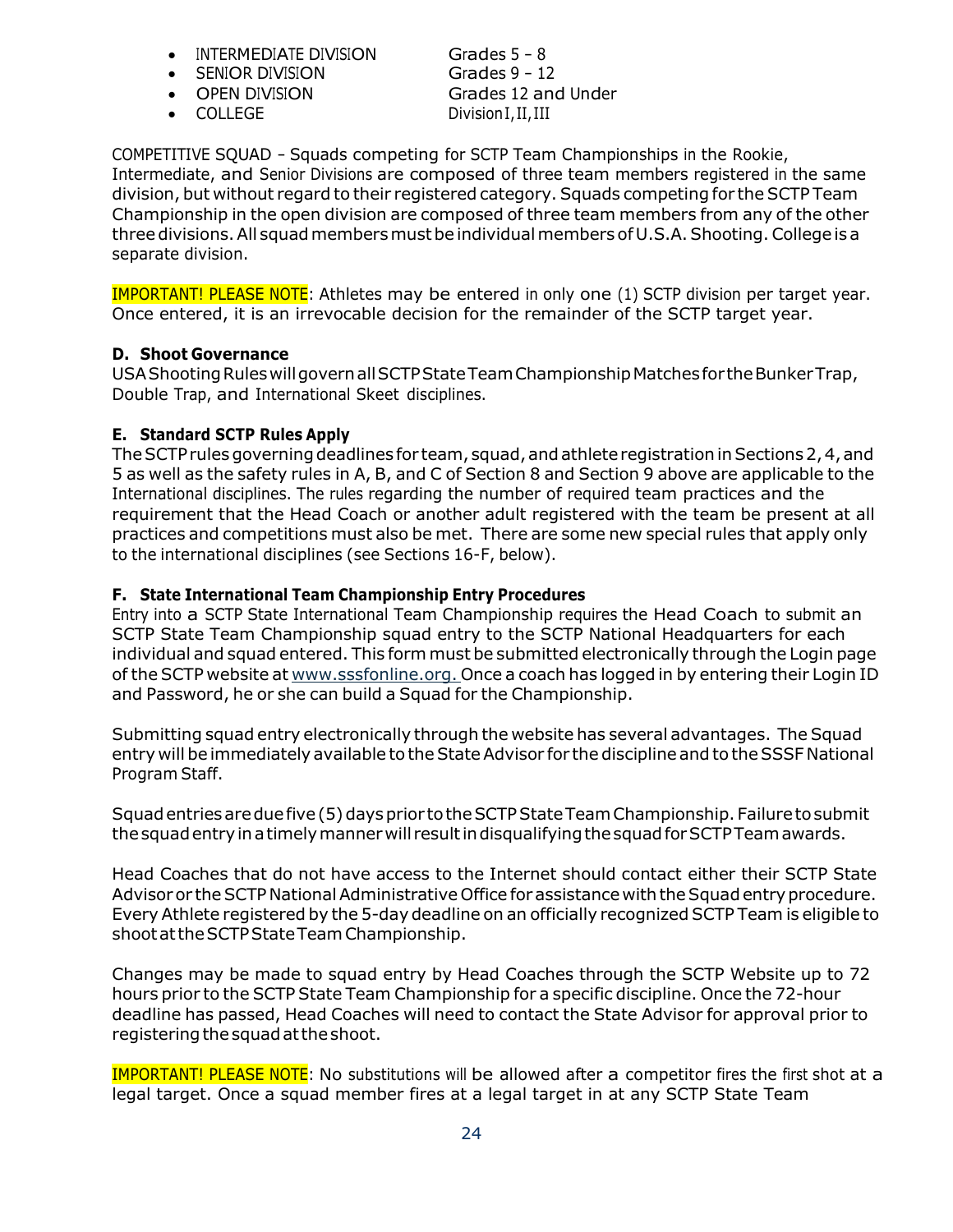Championship event, his/her score will be counted as part of the squad's aggregate score even if he/she cannot finish the event.

Head Coaches are urged to emphasize to their athletes the importance of making a commitment to the team and keeping it. Simply put, if a team member indicates he or she will attend the event, they have an obligation to the team and particularly to their squad mates to attend theevent.

#### **G. SCTP International State Team Championship Awards**

The Scholastic Shooting Sports Foundation will provide awards for the winning squads placing 1st, 2nd, and 3rd in each of the four (4) divisions. Each squad member and the Head Coach for each ofthesesquadswillreceivesimilarawards.

## <span id="page-24-0"></span>17. SCTP NATIONAL - INTERNATIONAL TEAM CHAMPIONSHIPS (OLYMPIC DISCIPLINES)

International SCTP National Championships will be held independently from U.S.A. Shooting's National Championships.

#### **A. SCTP National - International Championship Events**

The International SCTP National Team Championships will be a registered target event. All competitors must be USA Shooting members.

SCTP Teams entering valid competitive squads may compete for Team awards in the following disciplines:

- OLYMPIC TRAP Requiation Rounds (U.S.A.S. Rules)
- OLYMPIC SKEET Regulation Rounds (U.S.A.S. Rules)
- DOUBLETRAP Regulation Round (U.S.A.S. Rules)

Pleasenote that certain requirements are still ineffectto participate in the USAShooting NOJSC. The place to get the latest information on the USA NJOSC is directly from the USA Shooting's competition office.

Note.... All current Junior USAS team members (registered with the SCTP National Organization) will be allowed to compete for team and individual SCTP awards. These athletes are not eligible to participate in any finals competition.

#### **B. Eligibility for SCTP Team Awards**

Each registered Competitive Squad and Individual, must have competed in their state's SCTP International Championships event in order to be eligible to compete for Team or Individual awards at the International SCTP National Team Championship (See 16 B for eligibility requirements). In the event a state does not have an SCTP State International Championship, all currently registered athletes from that state who have met practice and eligibility requirements, may participate and be eligible for awards.

#### **C. Standards & Special SCTP Rules**

Both the standard and special SCTP rules thatgovern theSCTPState Team Championships are also applicable at the SCTP National Team Championships. These rules are stated above in Section 16 E and F.

#### **D. Registration Procedures**

Posted on-line at [www.sssfonline.org.](http://www.sssfonline.org./)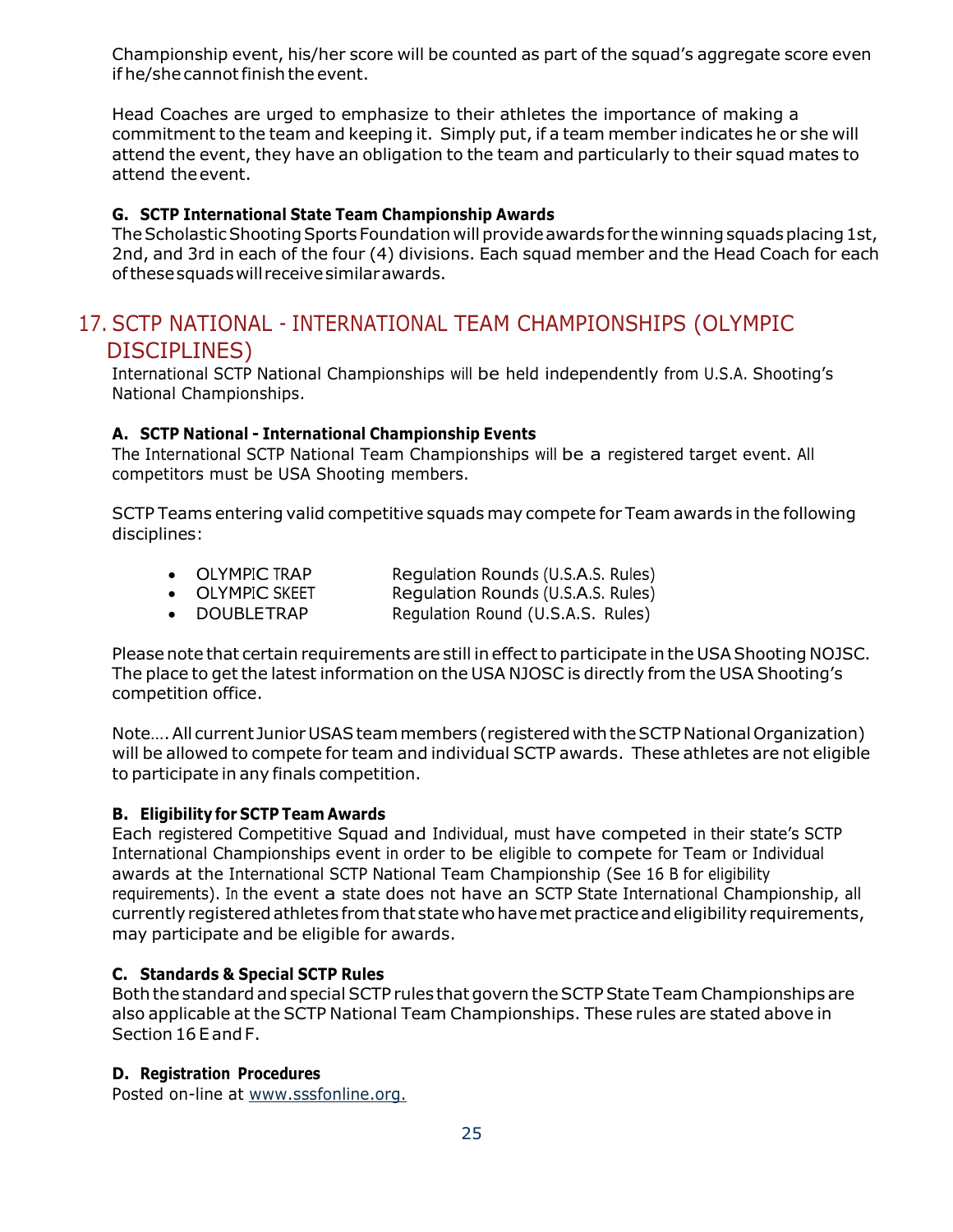# <span id="page-25-0"></span>18. ADDITIONAL IMPORTANT INFORMATION

#### **A. Solicitation Activities**

Organizations and individuals desiring to solicit financial contributions or other assistance from local businesses or other third parties to support their participation in the SCTP must do so in their own names. Organizations and individuals are strictly prohibited from using the SSSF name and SSSF's non-profit classification or claiming affiliation with the SSSF or any of the SSSF's affiliate companies in their solicitation activities, without the sole written consent of the SSSF.

Organizations and individuals accepting financial contributions or other assistance in connection with their participation in the SCTP shall be solely responsible for collecting, recording, disseminating, substantiating and reporting all contributions or support they receive. Neither the SSSF nor the SCTP shall be responsible for any activities that organizations or individuals may engage in with respect to their participation in the SCTP. Any questions regarding tax deductibility should be directed to your financial advisor.

#### **B. SCTP Logo**

"Scholastic Clay Target Program", "SCTP" and the SCTP logo are trademarks or registered trademarks. Organizations and individuals, whether or not participating in the SCTP, are prohibited fromusingtheSCTPtrademarkswithoutthepriorwrittenconsentfromtheSSSF. Toobtainconsent to use SCTP trademarks, please send a written request to SSSF National Headquarters at the address in Section 19, below, or contact the National Director.

#### **C. Coaches/Parents Behavior**

Any grievances with how an event has been run, or questioning the results of any event sponsored by the SCTP may discuss this with the SCTP staff and discipline committees. Anyone causing a disturbance or scene at an awards ceremony can and will be escorted from the premises bya local law enforcement official. Thismayresultin expulsion fromtheprogram.

#### **D. National Championships**

The SCTP will petition 5-6 coaches/state advisors for each discipline to oversee any situation/problem with the event. The decision by the group will be ratified by the Director of Development and the National Director and then will be made final.

#### **E. National Awards**

The SCTP "Main Event" awards are the most prestigious awards the team can earn at the National Championships and therefor will be awarded to a team eligible to win such an award first. Any "extra" or concurrent award (i.e. High School award) will be "secondary" to the main event award. A squad/team may win more than one award, however, they cannot win "both" endowment funding's. We will award the higher of the 2 and bump down the endowment funding to the next "eligible" team of the other. A "team" can only win 1 podium spot in the "High School" division.

#### **F. Endowment Funding**

Team endowment funding will ONLY be awarded to teams that are CURRENTLY registered and up to date with the SCTP. This includes payment by all athletes and coaches registered with the team and competing. This MUST be done prior to participating in any SCTP sponsored event. Failure to do this will move up other teams that are current with the SCTP and they will receive those funds. This will take full effect with both National Championships in 2014 and all tournaments going forward in 2015.